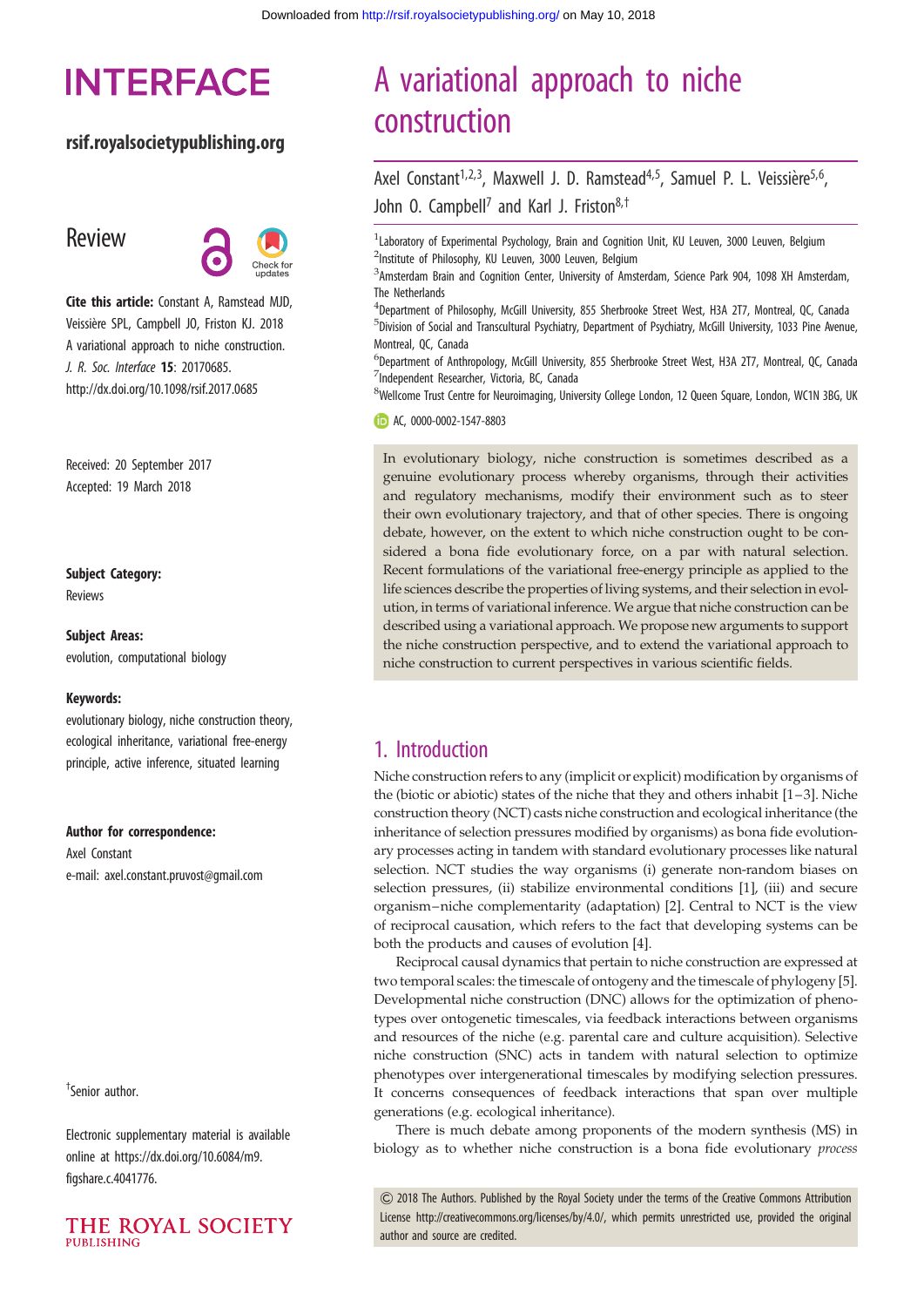$\overline{\phantom{a}}$  2

[\[6,7](#page-11-0)]. Proponents of MS acknowledge the effects of constructed niches on evolutionary processes [[8](#page-11-0)], but tend to underemphasize their significance. For instance, environmental modifications emanating from organisms' activity are generally cast as being on a par with random environmental changes, e.g. the effects of tsunamis, or volcanic eruptions [[8](#page-11-0)].

The aim of this paper is to review and integrate recent theoretical work on niche construction in neuroscience, biology and anthropology [[1,5,9](#page-11-0)–[18](#page-11-0)]. We present the theoretical foundations and modelling heuristics for a novel computational framework for niche construction dynamics. The variational approach casts evolutionary processes in general as approximate Bayesian (variational) inference, serving the attainment of maximum attunement between the states of an organism and the states of its environment [\[19](#page-11-0)] (i.e. the occupation of local free-energy minima in the organism–niche state space). For instance, natural selection can be cast as a process of variational inference, in the sense that the fittest phenotype for a given ecological niche is also the one most likely to be found in that niche and populate it, given a set of environmental constraints. Somatic changes can be cast as a Bayesian update of the parameters of the model embodied by the organism, and genotypic change through natural selection can be cast as a process of Bayesian model selection  $[20-24]$  $[20-24]$  $[20-24]$  (see the electronic supplementary material for further details).

Central to this paper, the variational (free-energy) approach supports the view of niche construction as a bona fide evolutionary process. Specifically, it may provide a principled method of quantifying the complementarity that obtains between organisms and their niche via niche construction, as well as a computationally tractable definition of algorithmic information [[25](#page-11-0)] and its transmission via ecological inheritance [\[3\]](#page-11-0). We discuss the implications of this framework with respect to extensions of the niche construction perspective in developmental psychology (e.g. [\[26](#page-12-0)]). Overall, the variational approach could provide a promising modelling tool for research on the niche construction perspective.

## 2. The scope of niche construction theory

In this section, we review recent developments in the literature on NCT, namely the views on DNC and SNC, and present the standard critiques of NCT, which we interpret under the lens of the variational approach in the final section of the paper.

#### 2.1. Selective niche construction

From the point of view of SNC, the ecological niche comprises the set of environmental factors that causally influence the inclusive fitness (rates of survival and reproduction) of organisms, emphasizing those produced by organisms. SNC encompasses all such environmental changes, ranging from the constitution of a layer of warm, moist air around homeothermic organisms [[27\]](#page-12-0), or the ability of earthworms and benthic diatoms to self-impose selection pressure through changes in structure and chemical composition of their local environment [\[28,29](#page-12-0)], to development of complex behavioural patterns like human communication and cultural systems [\[30](#page-12-0)–[33\]](#page-12-0).

It is important to note, however, that while any modification to the environment is part of niche construction, only those that have an impact on the scales of development, ecology or evolution ought to be considered as meaningful for NCT. For instance, one might argue that to induce a layer of moist air is not a process powerful enough to have a significant impact on the relevant scales. Advocates of NCT generally argue that the extent to which one should cast a given kind of modification of the environment as relevant niche construction is ultimately an empirical matter.

### 2.2. Developmental niche construction

The developmental niche, as a temporal subset of the selective niche, comprises the set of environmental parameters that enable the development of organisms over ontogeny [\[5\]](#page-11-0). It is a reliably inherited, intricate structure of physical, social and epistemic resources that enables the reconstruction of the species-typical developmental trajectory (i.e. the adaptive life cycle), as well as the production of adaptive phenotypic variations [[34](#page-12-0)]. By providing reliably inheritable and contextually flexible inputs for developmental plasticity, for instance by canalizing certain forms of phenotypic accommodation, DNC scaffolds phenotypes at mechanistic and ontogenetic scales [\[5\]](#page-11-0).

Exogenetic factors may comprise complex behavioural patterns like parental care, stimulation of offspring and social learning, and function as crucial resources for normal development ([[5](#page-11-0)[,31,35](#page-12-0)–[37](#page-12-0)], cf. the earlier concept of 'ontogenetic niche' [[38\]](#page-12-0)). Other exogenetic resources in the developmental niche include myriad social and transgenerational relationships, e.g. cooperative breeding [\[39](#page-12-0)], shared patterned cultural practices [\[40,41](#page-12-0)] and regimes of attention [\[42](#page-12-0)]. Crucially, these factors enable organisms to acquire the expectations (and, in humans, the norms) that regulate communities, and to learn the practices that have adapted to the particular niche through cultural evolution and culture–gene coevolution [\[37](#page-12-0)].

### 2.3. Standard critiques of NCT

Proponents of the MS are critical of NCT. Part of their motivation is that they understand causation in evolution as unidirectional. On this account, evolutionary processes begin with environmental (biotic and abiotic) selection pressures, and culminate in genotypic changes that secure adapted phenotypes. Although MS acknowledges some cases of reciprocal causation in evolution (e.g. sexual selection), it casts environmental modifications stemming from organismic activity as being the same in kind as those that stem from random natural environmental changes, i.e. they do not count as evolutionary processes properly speaking [[6,7\]](#page-11-0).

With standard evolutionary processes (e.g. natural selection), traits that enhance fitness are systematically retained, and those that do not are lost. This explains the appearance of adaptive design. With niche construction, it is unclear whether or not niches adapt the environment to the organism in a systematic way, because constructed environments can lead both to increase and decrease of reproductive success [[6](#page-11-0)]. Moreover, the standard model of evolution allows scientists to make predictions about the effects of natural selection on design, and on the optimization of inclusive fitness [\[43](#page-12-0)]. Because of the lack of systematicity of niche construction effects, NCT might not be able to generate predictions about adaptation.

Perhaps the most extensive critique of NCT was offered by Richard Dawkins ([\[44](#page-12-0)], cf. [[45\]](#page-12-0)). He dismisses NCT's claim of cyclical causality between the genome and environmental modifications induced by organisms. On his account, most of the effects of organismic activity of the environment are just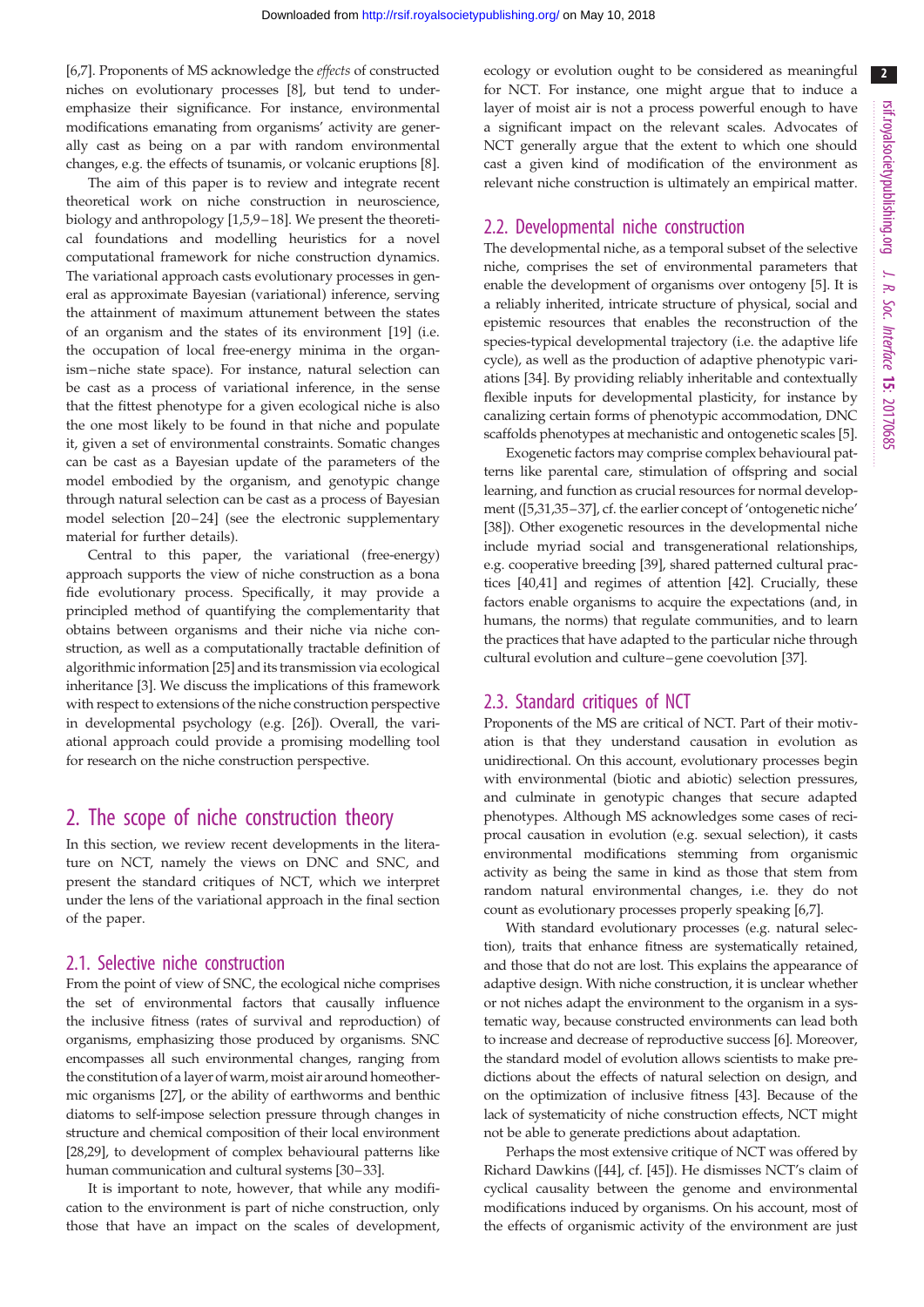'too loose and vague to count as ... true niche construction' [\[44](#page-12-0)]. For instance, beaver kits (and grandkits) may gain reproductive success from a well-constructed dam, and this might encourage the preservation of alleles underlying the behaviour of dam construction. Effects on other species, however, are not directly relevant to the beaver's, and should, therefore, be considered as mere by-products. One ought not to confusedly cast the dam as an adaptation and the dam as a by-product, or confuse 'beaver dams with the beaver's dungs' [[46](#page-12-0)]. The scope of NCT, however, goes beyond the adaptations\by-products dichotomy to emphasize the underestimated role of the latter in evolutionary feedbacks.

The variational approach explored in the remainder of this paper puts into perspective the relevance of the distinction between adaptations and by-products. Consequences of an organism's activity, in either case, can be framed as contributing to the attainment of maximum statistical attunement with the environment, which we cast below as the minimization of variational free energy.

# 3. Variational free energy and the dynamics of life

In this section, we present the conceptual foundations and motivation for the variational (free-energy) principle in relation to biological self-organization (see §4.1. for a formal description). The main ideas discussed here are the statistical conception of the phenotype, and the dynamics underwriting its organization.

#### 3.1. A statistical conception of the phenotype

The variational free-energy principle (FEP) has been applied fruitfully to yield a statistical conception of the dynamics of life [\[47](#page-12-0)]. The key idea behind this principle is that the bounded set of characteristic states in which an organism maintains itself most of the time, and in which it is most likely to find itself, can be interpreted as the set of its phenotypic states, i.e. its specific repertoire of functional or adaptive states, its physiology and morphology, and its sensorimotor patterns. Since these characteristic states are visited more frequently than others, they are associated with a higher probability than other states (e.g. a fish is more likely to find itself in water than anywhere else). This statistical conception of the phenotype is supported by simulation studies of the emergence of biological self-organization and morphogenesis [\[47](#page-12-0),[48\]](#page-12-0), and further evidence comes from the study of early myelopoiesis in real biological systems (e.g. [\[49](#page-12-0)]).

Phenotypic states subsume all states of an agent, from quickly fluctuating ones (e.g. its temperature or visually evoked responses), to slowly fluctuating states that constrain fast dynamics (e.g. its morphology, structure and neuronal connectivity). Later, we will consider this distinction in terms of the distinction between stable and unstable dynamics in synergetics [\[50](#page-12-0)], where the latter (unstable, slow) modes correspond to order parameters, and will be associated with 'traits' of phenotypes, which can include states of the niche. Thus, the conception of the phenotype that interests us here can be framed in terms of a joint phenotypic space that includes states internal (e.g. phenotypic states) and external (e.g. phenotypic traits) to the organism, biotic and abiotic.

#### 3.2. Motivation and problem

Organisms are open systems. Yet, they maintain their organization over time in the face of environmental perturbations. Therefore, one must assume (a priori) that they manage to limit the entropy of their states [\[51](#page-12-0)]. Technically, entropy (as an information theoretic quantity) is the long-term average of self-information or 'surprisal'. Surprisal reflects the likelihood of an outcome—it is the negative log probability of any sensory state being encountered. Organisms that maintain their continued existence spend most of their time in attracting states, and will, therefore, have a low average surprisal and low entropy. Note that one could also define entropy (as a thermodynamic quantity) in the following way. Under ergodic assumptions (that is, under the assumption that the system has properties that can be measured more than once), surprisal is equivalent to a thermodynamic potential energy [\[52\]](#page-12-0). Although the stationary distributions involved do not necessarily have a Boltzmann –Gibbs form, recent developments finesse the difficulties in identifying potential functions that play the role of an adaptive landscape: see [[53\]](#page-12-0) for a technical discussion. Only the information theoretic definition concerns us directly in this paper.

Because surprisal depends on hidden causes in the environment, the organism (e.g. its brain) cannot directly assess it. Here is where the variational free energy comes in. Mathematically, it constitutes an upper bound on surprisal, and thereby implicitly bounds its average, namely, entropy. Variational free-energy reports a deviation from, and is conditioned on, a set of priors, which are operationalized in a hierarchical, probabilistic generative model of the hidden causes of sensory inputs (observations) [\[20](#page-11-0)]. Priors are probability distributions or Bayesian beliefs that provide constraints on lower levels, in hierarchical models. Because they are themselves parametrized, they can be optimized via hyperparameters that depend upon the sensory observations (refer [figure 1](#page-3-0) and §4.1 below for technical details).

A generative model is a mapping from sensory observations, action policies, to external (hidden) causes. These causes constitute the generative process, which describes the transitions among hidden causes in the world (including the organism's own actions) that generate sensory inputs [[55\]](#page-12-0). The generative model is conditioned on the prior (Bayesian) beliefs of the organism. These beliefs are parametrized by a density that is encoded by the internal states of the organism (e.g. brain states). See [figure 1](#page-3-0) for a discussion. This density represents the 'best guess' of the organism as to the causes of its sensations. Updates of the generative model conform to the principles of variational inference. This involves approximating the generative process by optimizing parameters of the internal density, with respect to the free energy bound on Bayesian model evidence (sometimes referred to as an evidence bound). This bound means that if one changes some probability distribution (i.e. beliefs) over the causes of observed data to minimize variational free energy, one is effectively maximizing model evidence [[52\]](#page-12-0).

Thus, although it cannot track surprisal directly, the organism can track a proxy quantity (an upper bound), the variational free energy. By minimizing free energy (or maximizing model evidence), the organism can estimate surprise, and thereby avoid deleterious phase transitions and maintain its phenotypic organization. Hence, the longterm, evolutionary (distal) imperative for the organism to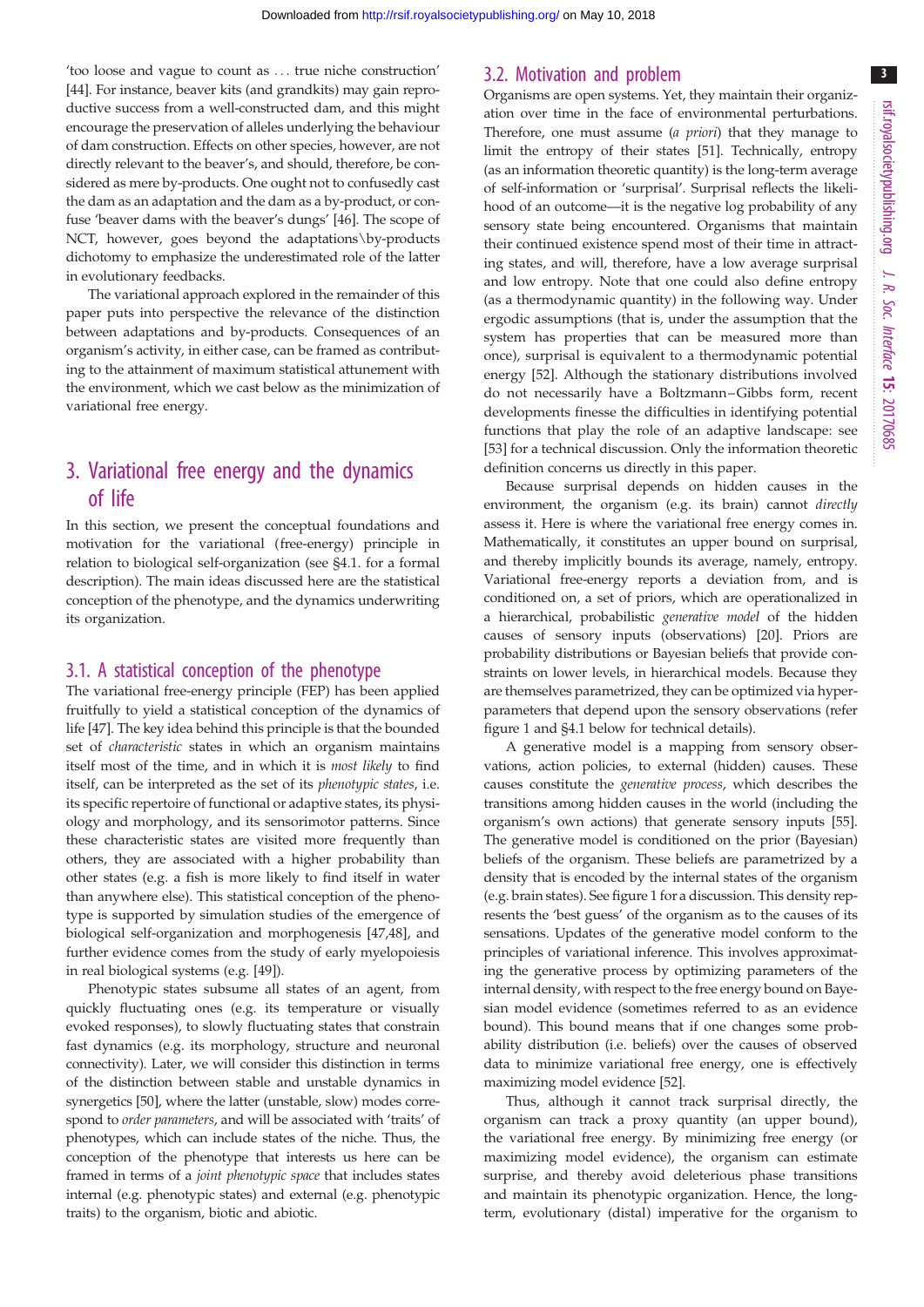<span id="page-3-0"></span>

Figure 1. Markov blankets. These schematics illustrate the partition of states into internal and hidden or external states that are separated by a Markov blanket (b) comprising sensory and active states. (a) A schematic that captures the relations of reciprocal causation between the organism and its environmental niche [[54](#page-12-0)]. Changes in states of the organism over time are a function of the immediate state of the organism ( $\mu$ ) and its environment ( $\eta$ ), and, reciprocally, changes in the states of the organism's environmental niche over time are a function of the current state of the environment and the organism. The form of this dynamical coupling can now be specified by appeal to the FEP. This introduces a separation of organismic and environmental states (i.e. internal and external states) via an intervening Markov blanket of active (a) and sensory states (s). Once the Markov blanket is in place, the non-equilibrium steady-state dynamics are prescribed by the Fokker Planck equation that can be expressed in terms of gradient flows on variational free energy. (b) This partition (and flows) as it would be applied to action and perception in the brain, where active and internal states minimize a free-energy functional of internal and blanket states. The ensuing self-organization of internal states then corresponds to perception, while action couples brain states back to external states. However, because of the antisymmetry of the conditional dependencies implicit in the Markov blanket, we can also express external dynamics as a gradient flow of a free-energy functional of external and blanket states. (c) Shows exactly the same dependencies but rearranged so that the internal states are associated with the intracellular states of a cell, while the sensory states become the surface states of the cell membrane overlying active states (e.g. the actin filaments of the cytoskeleton). For simplicity, we have admitted the solenoidal flow in this figure. For a more complete account, see [[47](#page-12-0)]. (Online version in colour.)

minimize entropy translates into the short-term (proximal) imperative to avoid surprisal by minimizing free energy (see §4.2. for the mathematical details).

# 3.3. Maximizing model evidence through action and perception

Active inference is the self-evidencing process by which the organism garners and produces evidence for the generative model that it instantiates by existing. At the scale of organisms interacting with their niche, active inference is realized in patterns of action and perception. Action allows the organism to gather more precise (Bayesian) model evidence: sensory samples reduce uncertainty with respect to the causes of sensory states. In turn, the role of perception, sometimes called 'perceptual inference', is to update the system's priors while informing action. This process amounts to minimizing the surprisal expected following an action, where expected surprisal is also known as uncertainty. In other words, all action is—at one level—in the game of resolving uncertainty and minimizing surprisal. Given the statistical conception of the phenotype described above, the upshot is that we can interpret active inference as the generalized homeostasis and allostasis of an organism [[21](#page-11-0)[,56](#page-12-0)].

Relating these ideas to the core of our discussion, variational free energy is minimized at all scales of selforganization; from the ensemble behaviour of macromolecules to evolutionary dynamics [\[57](#page-12-0)]. It is a purely information theoretic construct that generalizes thermodynamic free energy. It can provide an upper bound on the (log) evidence for the exchange of a structure like a cell with its environment. This evidence can either be interpreted as selfinformation (a.k.a. surprisal), such that the time integral of self-information becomes the entropy of environmental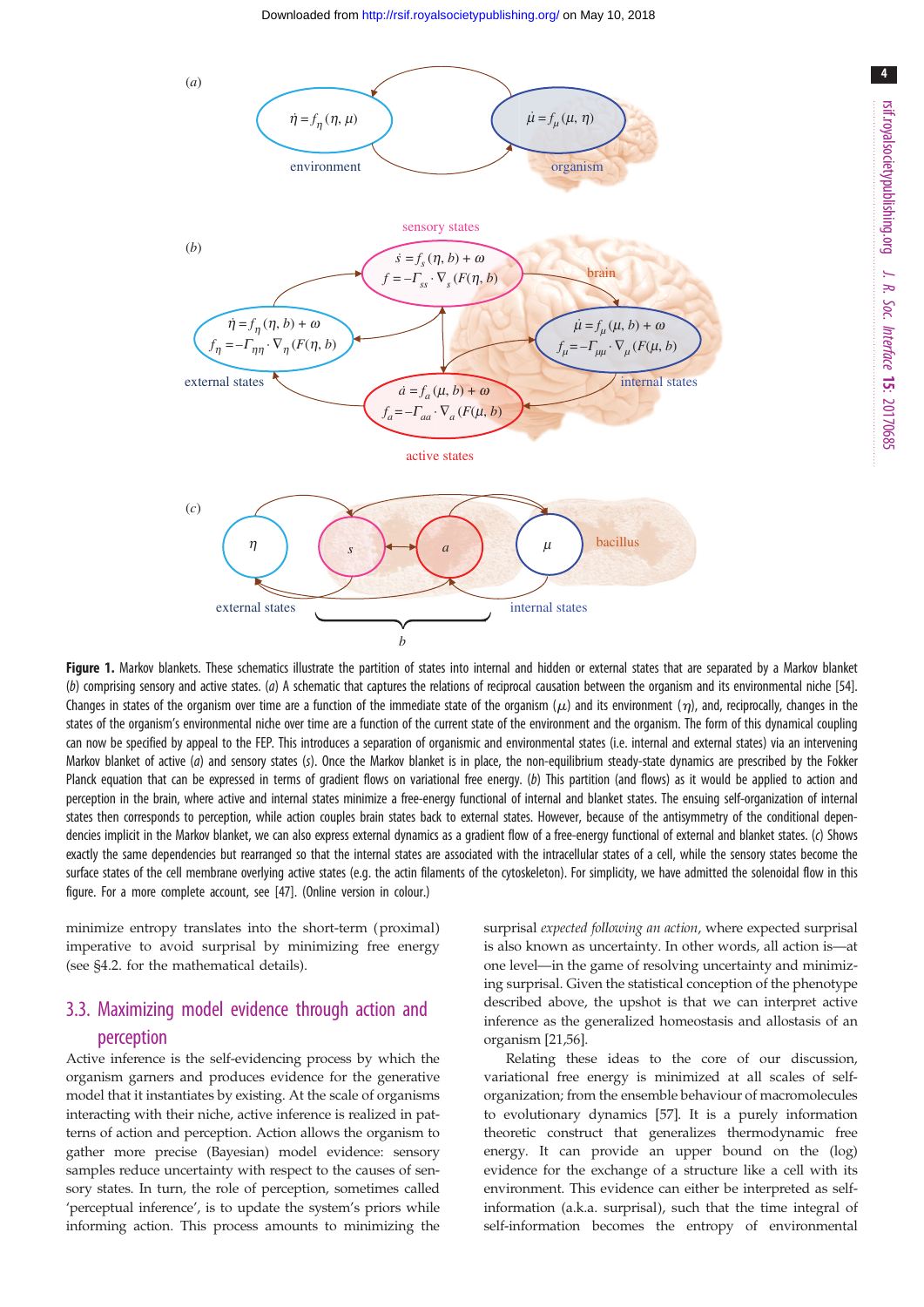exchange. By interpreting the evidence in relation to a generative model, one can associate the biophysical states of any living system (cell, brain, phenotype, species, etc.) with the sufficient statistics of the generative model.

The variational free energy is then a functional of the environmental (e.g. sensory) input to the system and the probability distribution over causes of that input parametrized by the system's internal states (e.g. intracellular concentrations, neuronal connectivity, anatomical infrastructure, etc.). Crucially, the generative process generating the input may be formally distinct from the generative model of that process. This construction means that the same free-energy functional is minimized at different spatial and temporal scales, depending on how the system is defined. This minimization describes, for example, the chemotactic behaviour of Escherichia coli, learning in our brains, institutional organization, etc.: see [\[47,52](#page-12-0)] for a detailed discussion and [[48\]](#page-12-0) for a worked example in morphogenesis.

From the perspective of the organism, minimizing free energy through active inference may feel like constructing 'designed' environments [[58\]](#page-12-0). From the niche's perspective encoding the traces of organismic activity, it is just 'learning' about the phenotypes that inhabit it: both niche and phenotype are self-evidencing. Mathematically, action on the environment is the same as the niche sensing an organism. This is key to our treatment in what follows. If both the niche and organism are ergodic, then they must both conform to the free-energy principle. This implicit symmetry or circular causality means that free-energy bounding dynamics are also a special case of generalized synchrony, e.g. two swinging pendulums attached to a beam that synchronize over time, or between a phenotype (e.g. me) and (e.g. my) niche, which is usually constituted by other sentient systems (e.g. like me). This synchrony is what we associate with (developmental) niche construction dynamics generating ecological inheritance.

## 4. A variational approach to niche construction

This section summarizes the conceptual and mathematical analysis that underlies the variational principles supporting the modelling heuristics for the variational framework of niche construction.

## 4.1. Niche construction, variational free energy and generalized synchrony

This section summarizes the conceptual and mathematical analysis that underlies the variational principles we are pursuing. The FEP furnishes an interpretation of an agent's internal dynamics as a gradient flow on a free-energy functional of sensory states and an approximate posterior based on a generative model of external dynamics (and how they map to sensory states). This means that the internal states of an agent acquire a Bayesian mechanics via an implicit (generative) model of its environment. This interpretation rests on a distinction between states that are external and internal to a given agent. This (statistical) separation requires the existence of something called a Markov blanket—that itself can be divided into active and sensory states [\[47,59,60](#page-12-0)]. The only requirement (that licenses a distinction between internal and external states) is that internal states cannot directly influence sensory states—and external states cannot directly influence active states [\(figure 1](#page-3-0)).

The key move now is to appreciate that the same Bayesian interpretation can be applied to the external states. This follows from the antisymmetry of the conditional dependencies that define the Markov blanket. In other words, we can relabel internal states as external states and relabel sensory states as active states. In so doing, the conditional independencies remain unchanged ([figure 1](#page-3-0)). This means that there must be a description of niche dynamics, where the environment models how the agent's internal dynamics are generating its active states. From the perspective of the environment, the agent's active states now become sensory states and sensory states become active states. The crucial observation here is that the agent and eco-niche share the same Markov blanket and, therefore, mathematically speaking, must be inferring each other.

On this view, one can now consider the ultimate (nonequilibrium) steady state of reciprocal exchange between the agent and its environment. We know that the dynamics of both external and internal states can be cast as gradient flows on the respective free energies of the agent and environment. So, under what conditions would their free energies be minimized? The following lemma suggests that this non-equilibrium steady state corresponds to a generalized synchrony between the agent and niche.

Lemma 4.1. (generalized synchrony). If the internal and external states of a random dynamical system exhibit generalized synchrony, then their variational free energy is jointly minimized with respect to internal and external states.

$$
\Psi_{\eta}(\mathbf{\eta}) = \mathbf{\mu} \{ \partial_{\eta} F(\mathbf{\eta}, a) = 0 \} \Rightarrow \{ \mathbf{\eta} = \arg \min F(\eta, a) \} \n\Psi_{s}(s) = a \} \Rightarrow \{ \partial_{\mu} F(\mathbf{\mu}, s) = 0 \} \Rightarrow \{ \mathbf{\mu} = \arg \min F(\mu, s) \} \n\P(\mathbf{b}) \triangleq E_{p(\mathbf{\eta}|\mathbf{b})}[\eta] \n\mathbf{\mu}(b) \triangleq E_{p(\mathbf{\mu}|\mathbf{b})}[\mu]
$$
\n(4.1)

Here,  $b \triangleq (a,s)$  are blanket states that comprise action and sensory states, respectively, while the external and internal states are denoted by  $(\eta, \mu)$ . Generalized synchronization implies a synchronization manifold:  $M = \{(\eta, \mu|b): \Psi(\eta|b) = (\mu|b)\},$  which has been conditioned on the blanket state. The existence of this (conditional) manifold is assured because for every given blanket state, there is an expected external and internal state. The equations above imply that the existence of a synchronization manifold renders the expected states minimizers of their respective variational free energies.

Proof (heuristic): for simplicity, we will deal with the case of identical synchronization. Identical synchronization implies that there is an identity mapping between the external and internal states and their influences on each other [\[61](#page-12-0),[62\]](#page-12-0). This can be expressed as a synchronization in which the sensory states of the agent (i.e. active states of the environment) become the active states of the agent (i.e. the sensory states of the environment) and both are perfectly correlated. The synchronization manifold can be regarded as a surface that would be traced out if we plotted the states of the agent and environment against each other ([figure 2](#page-5-0) for example).

The free-energy principle says that the flow of internal can be expressed as a gradient flow on a free-energy functional of posterior beliefs about external states,  $q_{\mu}(\eta|s)$  encoded by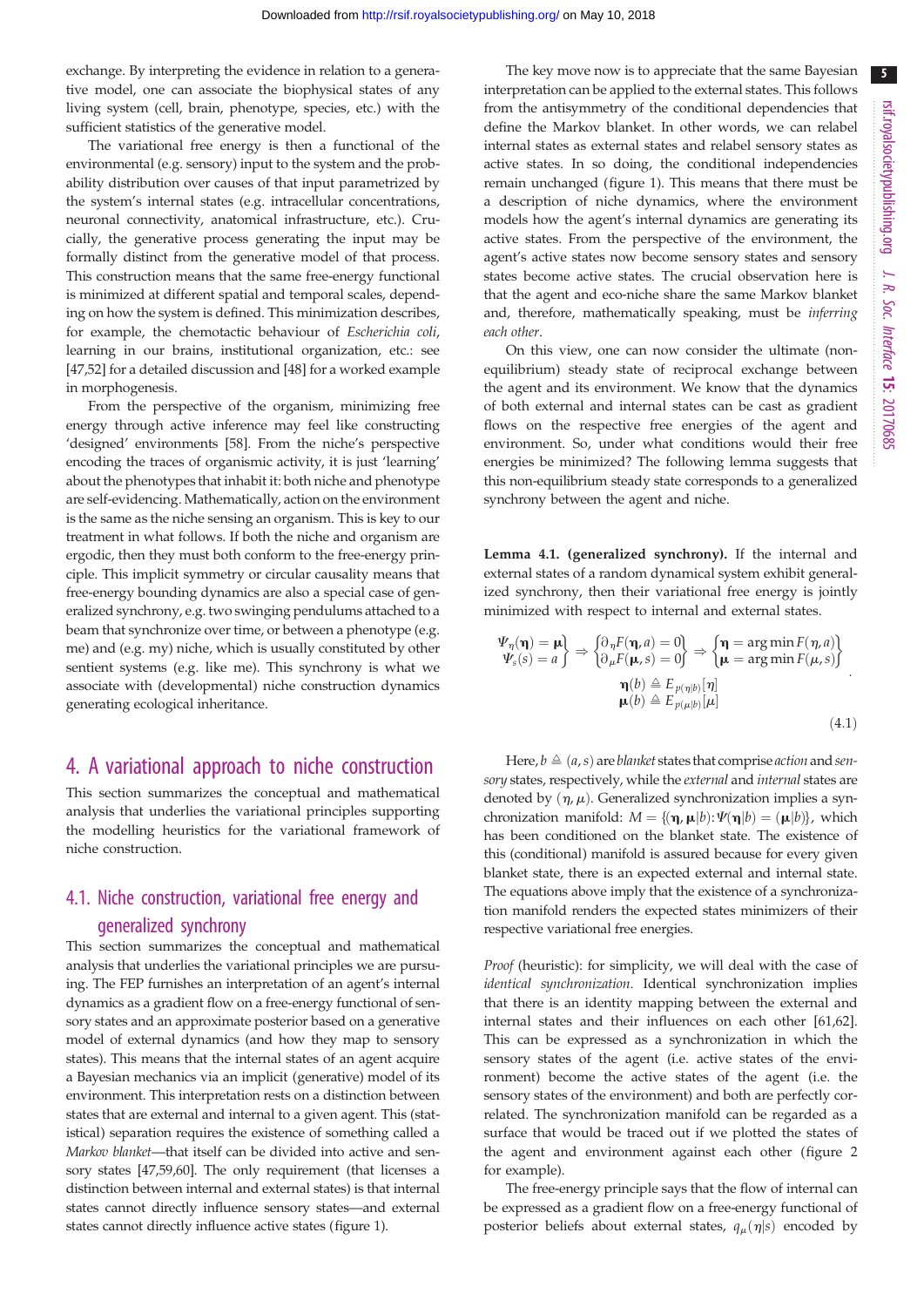<span id="page-5-0"></span>

Figure 2. A duet for one. In this simulation of free-energy minimization, two birds with the same generative models—but different initial expectations—sing for 2 s and then listen for any response. In the right panels (singing alone), the birds cannot hear each other (because they are too far apart) and the successive epochs of songs diverge due to the sensitivity to initial conditions implicit in their (chaotic) generative models. The upper panels show the sonogram heard by the first bird. Because this bird can only hear itself, the sonogram reflects the proprioceptive predictions based upon posterior expectations in the HVC (first-level expectations) and area X (second-level expectations). These anatomical designations are based upon the hierarchical generative model illustrated with the insets (left). The posterior expectations for the first bird are shown in red as a function of time—and the equivalent expectations for the second bird are shown in blue. However, when the two birds can hear each other (singing together), the posterior expectations are encoded by internal states show identical synchrony at both the sensory and extrasensory levels—as shown in the middle panels. Note that the sonogram is now continuous over successive 2 s epochs, because the first bird can hear itself and the second bird. The ensuing synchronization manifold is shown in the lower panels. These plot the second-level (area X) expectations in the second bird against the equivalent expectations in the first. The left panel shows chaotic and uncoupled dynamics when the birds cannot hear each other, while the right panel shows the generalized (identical) synchrony that emerges when the birds exchange sensory signals. The different colours correspond to the three hidden states for each bird. The synchronization manifold for identical synchronization corresponds to the (broken) diagonal line. See [[63](#page-12-0)] for details.

internal states, and vice versa for the external states:

$$
\begin{aligned}\n\begin{bmatrix}\n\dot{\mathbf{n}}\n\end{bmatrix} &= \begin{bmatrix}\nf_{\eta}(\mathbf{n}, a) \\
f_{\mu}(\mathbf{n}, s)\n\end{bmatrix} = \begin{bmatrix}\n-T_{\eta\eta} \cdot \nabla_{\eta} F(\mathbf{n}, a) \\
-T_{\mu\mu} \cdot \nabla_{\mu} F(\mathbf{n}, s)\n\end{bmatrix} \\
F(\eta, a) &= E_q [\ln q_{\eta}(\mu|a) - \ln p(\mu, a)] \\
F(\mu, s) &= E_q [\ln q_{\mu}(\eta|s) - \ln p(\eta, s)] \\
&= \underbrace{E_q[-\ln p(\eta, s)]}_{\text{Energy}} - \underbrace{H[q_{\mu}(\eta|s)]}_{\text{Entropy}} \\
&= \underbrace{D[q_{\mu}(\eta|s)||p(\eta|s)]}_{\text{KL divergence}} - \underbrace{\ln p(s)}_{\text{Log evidence}} \ge -\ln p(s) \\
&= \underbrace{D[q_{\mu}(\eta|s)||p(\eta)]}_{\text{Complexity}} - \underbrace{E_q[\ln p(s|\eta)]}_{\text{Accuracy}}\n\end{aligned} \tag{4.2}
$$

The free energy has been written here (for internal states) in several ways that provide a useful interpretation. The first decomposes the free energy into an energy and entropy term by analogy with statistical thermodynamics. The second rearrangement is more common in Bayesian statistics and machine learning. It shows that when the posterior beliefs are the true posterior density  $p(\eta|s)$ , their KL divergence disappears and the free energy becomes negative log evidence  $F(\mu, s) > -\ln p(s)$ , namely the negative log probability of sensory states, under the generative model of hidden causes and sensed consequences:  $p(\eta, s)$ . This is why the variational free energy is sometimes called an evidence bound—because it is always greater than negative log evidence [\[64,65](#page-12-0)]. The final rearrangement shows that minimizing free energy is effectively the same as finding accurate explanations that are minimally complex; i.e. that conform to Ockham's principle.

Under identical synchronization,  $M = \{(\eta, \mu, a, s) : \eta = \mu, h\}$  $a = s$ } the gradient flows in equation (4.2) are identical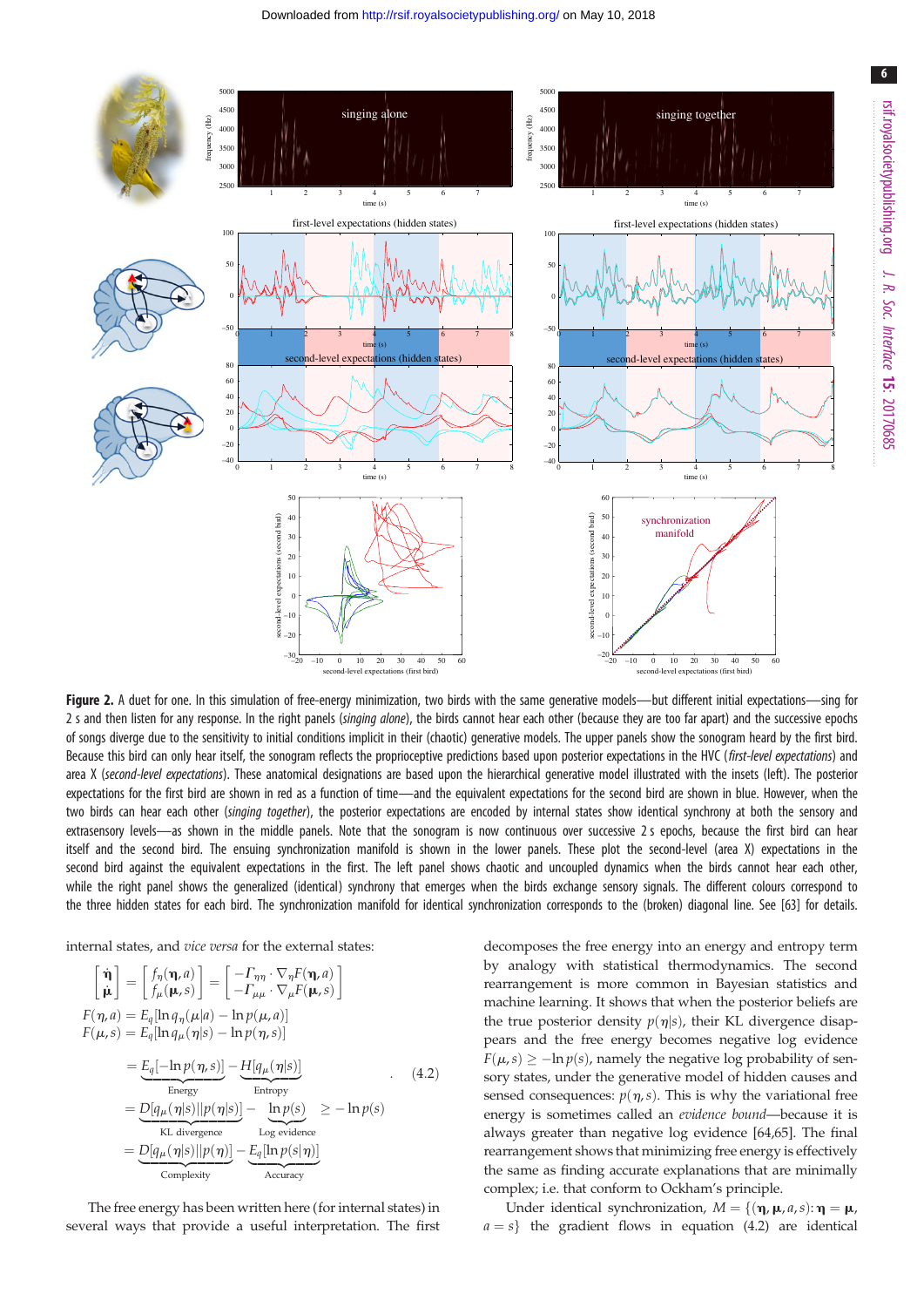7

everywhere. This implies that the underlying free-energy gradients are isomorphic on either side of the Markov blanket. In turn, this means that the generative model entertained by the agent about its environment is exactly the same as the generative model entertained by the environment about the agent. Furthermore, both agent and environment generate sensory and active states that are congruent with their shared generative model. This implies that the posterior beliefs (i.e. densities) must be veridical:

$$
q_{\mu}(\eta|s) = p(\eta|s) = q_{\eta}(\mu|a) = p(\mu|a). \tag{4.3}
$$

Substituting this into the expressions for free energy above shows that the divergence term disappears, and the free energy attains its lower bound.

$$
F(\mathbf{\eta}, a) = -\ln p(a) F(\mathbf{\mu}, s) = -\ln p(s) \qquad \Rightarrow \begin{cases} \partial_{\eta} F(\mathbf{\eta}, a) = 0 \partial_{\mu} F(\mathbf{\mu}, s) = 0 \end{cases} . \tag{4.4}
$$

In other words, the generative model of both agent and niche are the veridical explanations of their respective sensory fluctuations and the variational free energies of both are jointly minimized with respect to the posterior beliefs parametrized by their respective states.

Remark 4.1. For simplicity, we have just dealt with the situation of identical synchrony. Clearly, there will be formal asymmetries in the external structure of the environment and the internal structure of the agent. The above arguments must, therefore, be generalized (heuristically), such that the synchronization between internal and external states is generalized. Usually, in dynamical systems theory, generalized synchronization is considered in the light of skew product systems (i.e. master –slave systems) [\[61](#page-12-0)]. The twist here is that there is a bidirectional coupling that is actively maintained. This active maintenance rests upon a corollary of generalized synchrony; namely, that there is a generalized synchrony between the active and sensory states from the point of view of both the agent and niche. In other words, for generalized synchrony to emerge (i.e. for the minimization of joint free energy) it is necessary that both systems supply the right sort of sensory impressions that enable them to implicitly infer each other.

#### 4.2. Minimal simulation of organism – niche synchrony

Clearly, the above construction starts to look like a model of communication. Indeed, the notion of generalized synchrony across a shared Markov blanket has been used previously to model communication in computational neuroscience—and resolve the problem of neuronal hermeneutics (i.e. inferring what was meant by reference to a shared narrative). [Figure 2](#page-5-0) illustrates the generalized (identical) synchrony that emerges when two synthetic songbirds can hear each other singing [\[63](#page-12-0)].

In the present setting, this can be regarded as a minimal simulation of the coupling between an agent and its niche, where the niche is another agent. Niche construction, in a broad sense, involves the modification of both biotic and abiotic 'agents'. As discussed above, those modifications amount to learning via sensory and active (active inference) exchanges, also in a broad sense, among agents populating the niche.

This perspective on mutual influence—that is an emergent property of minimizing ( joint) free energy—can be applied to multiple agents. A nice example of this is the joint free-energy minimization exhibited by simulations of cells that have a common (generative) model of their place within a tissue or organ; see [\[48,60](#page-12-0)] for details. In short, the same form of generalized synchrony (to a point attractor) can be used to model morphogenesis, where the environment is constituted by other agents with Markov blankets (i.e. other cells), who share the same generative model. This example is particularly interesting, because the evidence for the shared model now becomes the lower bound for the joint free energy [\[48](#page-12-0)].

The mathematical image of generalized synchrony, cast in terms of variational free-energy minimization, resonates nicely with earlier formulations of self-organization in cybernetics; namely, the good regulator theorem [[66\]](#page-12-0). Here, the good regulator theorem applies not just to the regulator (agent) but also the (environmental) system that is being regulated (i.e. niche), conferring them both the status of agent. Clearly, to become a good model of one's niche, one needs to infer its causal structure.

In terms of the Bayesian mechanics above, this corresponds to a slow gradient flow on variational free energy averaged over time (in a path integral sense) [\[67,68](#page-12-0)]. In other words, there are certain states within and beyond the Markov blanket that constitute order parameters [[50](#page-12-0),[69\]](#page-12-0), or parameters of the generative model that are subject to the same free-energy minimizing pressures as fast fluctuations normally interpreted in terms of inference. The distinction between phenotypic states and traits maps to the distinction between the internal states that fluctuate quickly and slowly, where it is tempting to associate phenotypic traits with the order parameters of synergetics [[50](#page-12-0),[70\]](#page-12-0)—evolving over very slow (somatic or developmental) timescales. In relation to the statistical conception of the phenotype described earlier (cf. §3.1.), and the organism– niche synchrony described above, we can associate some of these phenotypic traits to order parameters that pertain to the material setting of the physical environment. These undergo even slower fluctuations caused, notably, by the niche construction.

We introduce the distinction between fast inference and slow learning because simulations suggest that important asymmetries in the way that the agent learns about the environment—and the environment learns about the agent—can have profound effects on niche construction. In brief, if the (implicit) generative model of the environment holds very precise beliefs about certain dynamics, then the organism will come to learn the environment more quickly than the environment will learn about the agent. Conversely, when action upon the environment effectively teaches the environment about the agent—and the environment holds imprecise beliefs about the agent—the environment will yield to the agent's beliefs more readily (cf. results summarized in [figure 3](#page-7-0) [[71\]](#page-12-0)). The asymmetry in learning between organisms and their environment will be central to our discussion of ecological inheritance in §5.2. In brief, the asymmetry in learning rate between the environment and organisms allows material features of the environment to 'retain' regularities in behavioural patterns of groups of organisms unfolding over long timescales (e.g. cultural practices). These are 'encoded' through fast inference and niche construction by individual organisms. These may be viewed as order parameters encoded in the material features of the environmental, which are part of the joint phenotypic space (including slowly fluctuating traits, and quickly fluctuating states), and which are passed on through ecological inheritance.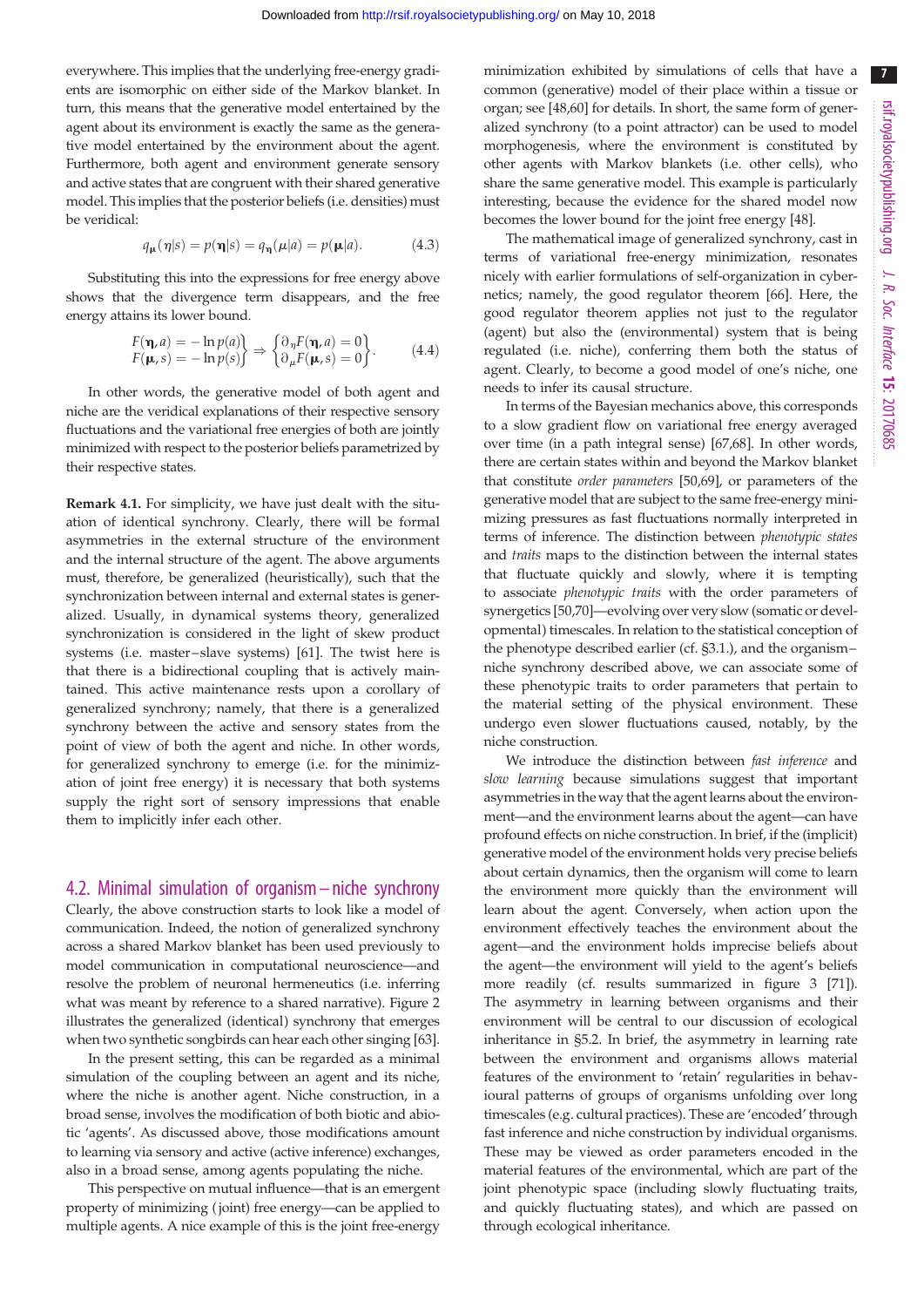<span id="page-7-0"></span>

Figure 3. Learning and communication. (a) Shows epoch by epoch changes in the posterior expectations (lines) of an order parameter of the first bird (blue) and second bird (green) determining the (chaotic) structure of the songs of the sort shown in [figure 2](#page-5-0). The shaded areas correspond to 90% ( prior) Bayesian confidence intervals. The broken lines (and intervals) report the results of the same simulation, but when the birds could not hear each other. (b) Shows the synchronization of extrasensory (higher) posterior expectations for the first (i) and subsequent (ii) exchanges, respectively. This synchronization is shown by plotting a mixture of expectations (and their temporal derivatives) from the second bird against the equivalent expectations of the first bird, where this mixture is optimized assuming a linear mapping. In this example of perceptual learning via free-energy minimization, the second (green) bird had more precise beliefs about its order parameter and, therefore, effectively, taught the first third. Note that in both scenarios, learning converges to the same value resulting in a generalized synchrony between self and non-self; i.e. beyond self-organization. See Friston & Frith [\[71\]](#page-12-0) for details.

In the present example of the two birds singing to each other, the (order) parameters of the two respective generative models were optimized with respect to their respective variational free energies. Crucially, one bird had relatively precise beliefs about the autonomous dynamics generating birdsong, while the other had less precise beliefs. The first bird, therefore, essentially learned from the second. On the current argument, we can associate the agent and environment with either bird, to introduce the notion that the environment may learn about the agent or the agent can learn about the environment, or that both can occur at the same time. The simulations of generalized synchrony (using birdsong) reported in this paper can be reproduced using the academic software available from [http://www.fil.ion.](http://www.fil.ion.ucl.ac.uk/spm/software/) [ucl.ac.uk/spm/software/](http://www.fil.ion.ucl.ac.uk/spm/software/). Typing DEM at the MATLAB prompt will invoke a graphical user interface. The simulations can be reproduced by selecting Birdsong duet button. This allows users to examine the code (DEM demo duet.m) and subroutines—and customize them at their discretion.

Here, the ensemble that realizes the generalized synchrony consists in the entire population (the two birds) along with their local environment (for each bird, the other bird). In the simulation, the free energy of one bird is a functional of (sensory) signals from the environment (the other bird), while the free energy of the environment depends upon (action) signals from the bird. In principle, this equips the bird–environment system, or niche, with a measure of complementarity in relation to the phenotypes it hosts. Because the free energies of each bird and their respective environment (the other bird) are extensive quantities (i.e. they can be added together), we have, in principle, a way of scoring the coevolutionary complementarity among the various biotic and abiotic agents of a niche, which is simply the sum of their respective variational free energies. Increase in complementarity correlates with decrease in free energy. Crucially, this measure transcends any particular context, and can be compared quantitatively at different spatio-temporal scales (e.g. between two agents, two groups, two species).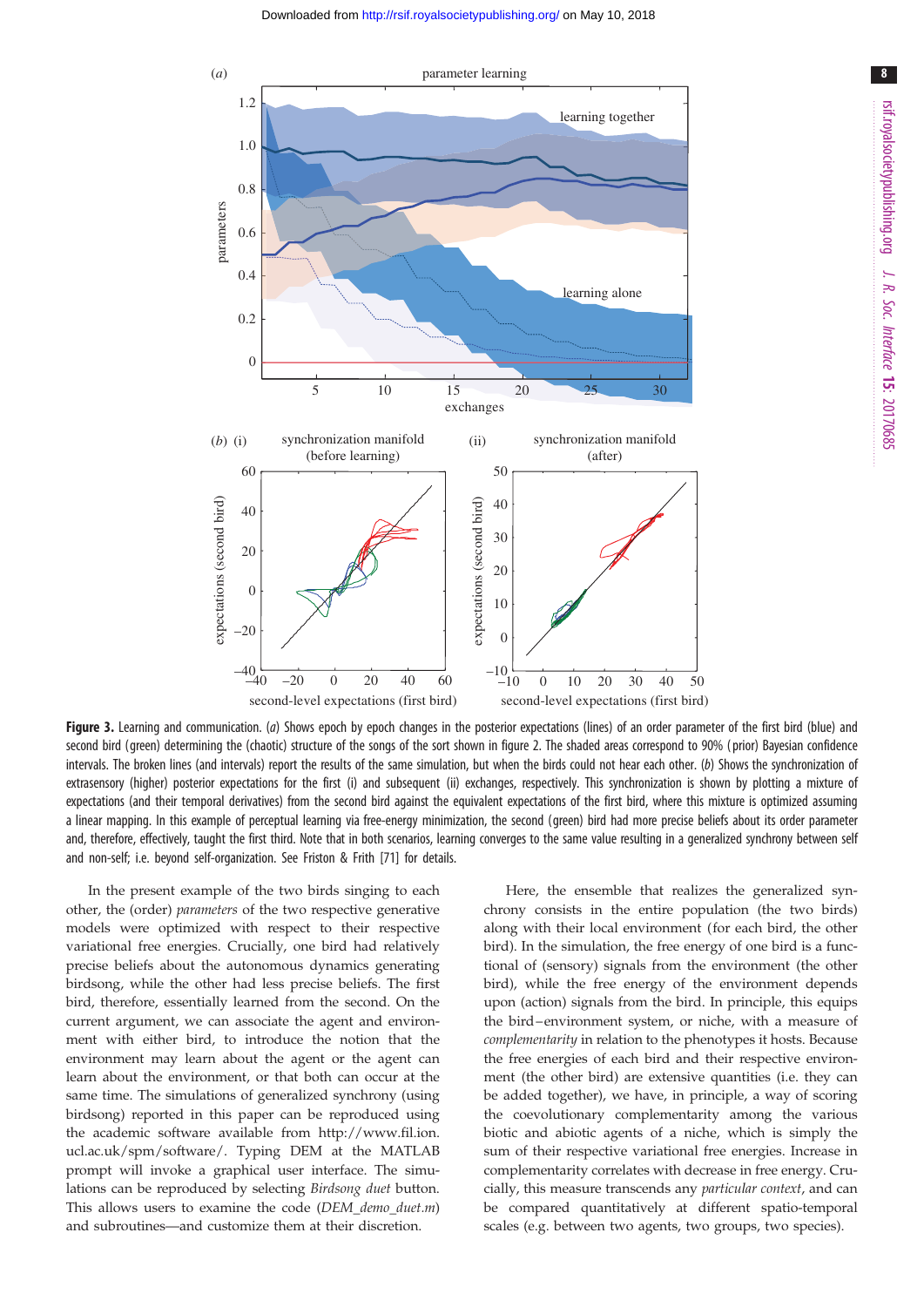This concludes our formal analysis. For further details, see [\[47](#page-12-0)] and [[72\]](#page-12-0) for a complementary treatment of self-organized criticality (i.e. critical slowing), variational free-energy minimization and generalized synchrony. We now turn the key role of precision estimation in determining the level of symmetry of exchange between agents and environment.

# 4.3. Niche construction and synchrony: a mechanism for

# meta-learning

The FEP understands precision estimation (the estimation of the reliability of sensory information) as a meta-learning mechanism, because it allows the organism to know what worth learning [[73\]](#page-12-0). Learning precision is a crucial part of the attunement to causal regularities in the environment. For instance, humans have evolved a host of phenotypic expressions, from highly visible white sclera and gaze tracking abilities, to cultural 'prestige cues', which optimize the process of learning from whom and what to learn [\[37](#page-12-0)].

Constructed aspects of the niche can play an important role in learning, and estimating precision. Consider 'desire paths' in humans [\[74](#page-12-0)]. Such paths can be the by-products of people cutting through the grass rather than following the paved road. Over time, a dirt trail might form, thereby attracting additional pedestrians and reinforcing the trail in a looping manner, which will further steer future interactions between the users and their niche.

In this example, niche construction is mostly implicit: pedestrians need not be aware that they are constructing a path, or aware of how their action on the environment can benefit them, or impact others. They merely act in accordance both with local constraints, and with respect to their expectations (e.g. the desire to reach the extremity of the park). This highlights the fact that in general, we can expect physical changes produced through active inference to be consistent with, or complement the organisms' expectations.

Lasting physical changes to the environment produced via niche construction function as high fidelity, precise sources of information. By actively engaging their environment, organisms—and indeed, entire populations—fit their niches to their prior expectations, e.g. in desire paths. Information relevant to the generation of adaptive responses is encoded in the physical environment (cf. [[18\]](#page-11-0)), thereby directing the learning of causal regularities, and aiding the organism in managing uncertainty (cf. [\[75](#page-12-0)–[78](#page-13-0)]) (e.g. there is a high probability that I end up faster to the other extremity of the park if I follow this trail). Salient aspects of the niche modulate the attention of organisms and direct active inference [\[42](#page-12-0)[,79,80](#page-13-0)] by grounding learning in the socio-material fabric: constructed aspects of the niche function as meta-learning mechanisms and encode salience.

We use 'salience' here in a very particular and formal way that is consistent with the active inference scheme. Salience is the information gain, reduction of uncertainty, Bayesian surprise, or epistemic value that constitutes an important part of expected free energy. In brief, certain environmental cues (e.g. signs and semiotics) attain salience or epistemic affordance because they indicate the actions that will minimize expected free energy or, more simply, resolve uncertainty (see [\[81](#page-13-0)] for details). This facilitates substantially the modelling of the environment by the organism.

An important function of environment-based meta-learning is that it enables organisms to reduce cognitive demands, and in a sense 'upload' the computational burden of salience estimation to the environment itself. Hence, it is no stretch to say that learning what is salient or has epistemic affordance does not rest solely upon the learning of brain, or body-based priors, but also on carving out a specifically constructed niche through the traces left by reiterated action (of self and others, past and present). This could be an implicit strategy by which organisms save on metabolic resources. In the parlance of free-energy minimization, uploading information into the niche translates to minimizing complexity and associated thermodynamic costs of computation via the Jarzynski inequality [[82](#page-13-0),[83](#page-13-0)]. Heuristically, it eases the decision-making process by reducing uncertainty as well as the need for metabolically expensive, internal (neural) information processing. Uploading also enables the reduction of model complexity over time by constraining the hypothesis space that the organism has to model, narrowing the range of possible priors, and thereby increasing thermodynamic efficiency [\[84](#page-13-0)].

# 5. Applications and predictions

In this section, we discuss the variational approach to niche construction in relation to situated learning in developmental psychology and ecological inheritance. We revisit the standard critiques of NCT under the lens of the variational approach.

#### 5.1. Variational niche construction and situated learning

The idea of the niche as supporting learning is consonant with new perspectives on niche construction in developmental psychology, especially with the situated learning paradigm (e.g. [[26\]](#page-12-0)). As Flynn and colleagues point out, 'the niche into which we are born ... in part, dictates what we learn' [[26\]](#page-12-0). One of the functions of the developmental niche is to support situated learning, defined as the process by which an organism comes to acquire the knowledge necessary to integrate a 'community of practice' [[85\]](#page-13-0).

This requires of organisms that they engage conventionalized patterns of collective activity, grounded in material artefacts and other physical aspects of the niche, which have been transmitted to allow for the progressive integration of the organism as a legitimate member of the community [[42,](#page-12-0)[85\]](#page-13-0). From the point of view of NCT, the engagement of the constructed environment inherited from the community of practice enables situated learning, and influences the selection of norms, habits, and values modulating attention ([[26,41\]](#page-12-0), cf. the concept of regime of attention [\[79](#page-13-0)]).

By providing opportunities for learning how to learn, the developmental niche does not merely indicate what information ought to be learned, but also how best to learn it [[26\]](#page-12-0). As a meta-learning device, the information encoded in the material states of the local environment function to guide active inference by weighting sensory inputs according to their reliability, or salience, and constitute a more general device that allow organisms to learn how to learn, by guiding action –perception cycles (active inference).

#### 5.2. An example of niche constructions as

#### meta-learning and ecological inheritance

A good example of simple DNC and situated learning is the process of learning technical skills, for instance the learning of nut cracking skills by young bearded capuchin monkeys

9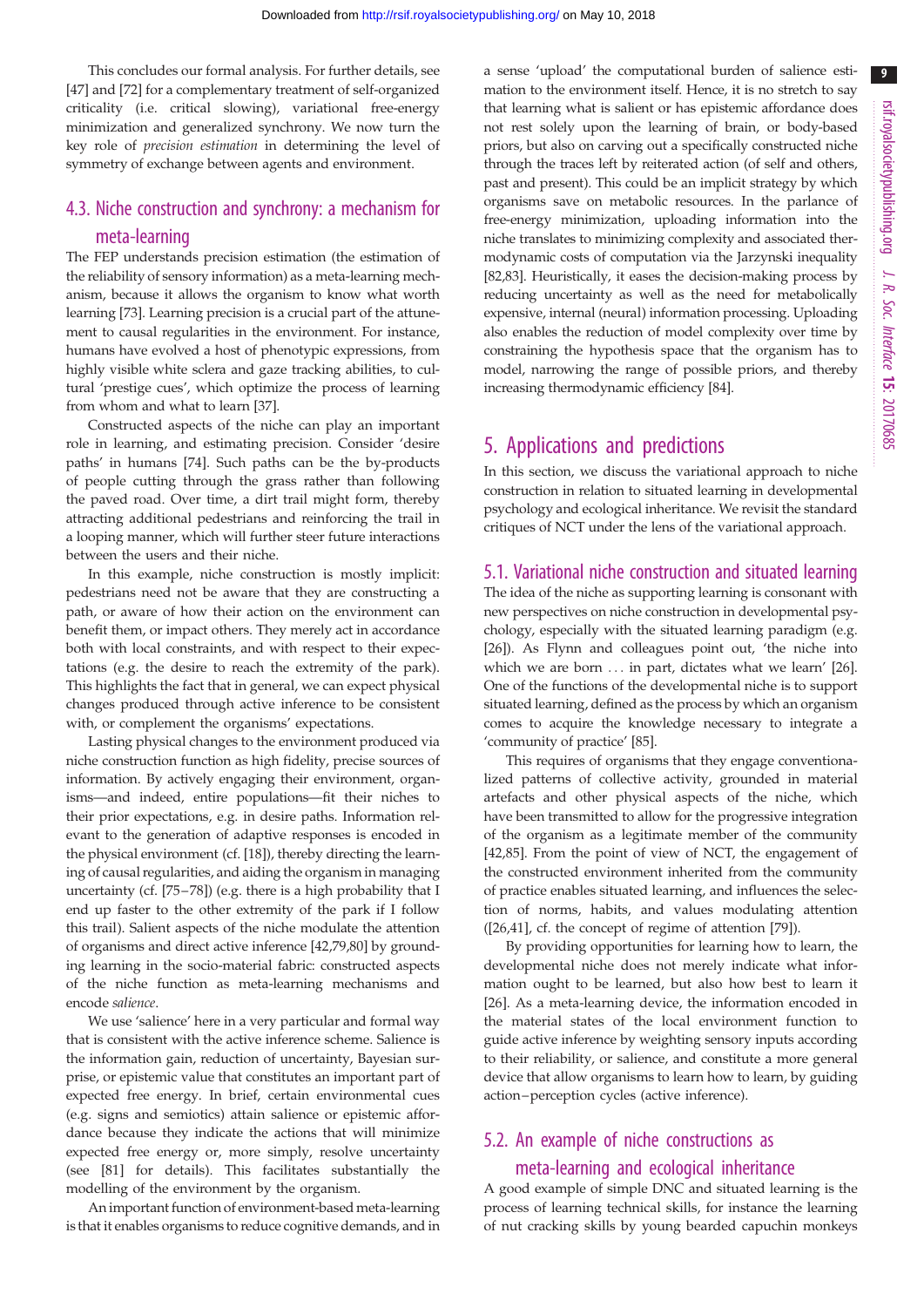$10$ 

(Sapajus libidinosus) in Boa-Vista forest (Brazil) [[16\]](#page-11-0). Bearded capuchin monkeys feed on palm nuts, which they must crack using stones as hammers, and other stones or logs as anvils [\[86](#page-13-0)]. To learn nut cracking for youngsters is no small business, as it requires all sorts of complex actions, e.g. properly placing the nut on the anvil, maintaining the nut stable throughout the striking action, learning the adequate kind of striking action that keeps the nut in place while also have enough velocity to crack open the nut, etc.

Youngsters spend a great deal of time watching and imitating adults' nut cracking prowess with smaller stones and nut pieces [\[16](#page-11-0)]. Adults, in turn, leave material behind them, and, importantly, different sorts of reliable ecological traces like oily residues on the stone anvil site, and pieces of shell, as well as the hammer stones used for nut cracking, which further attract and direct youngsters' interest to the specifics of the nut cracking site.

These alterations to the environment last for years, even when exposed to inclement climates. Although the learning of the nut cracking technique is partly mediated by attending to adults and imitating them, this, in itself, is not sufficient for the learning. Rather, it is the high fidelity, lasting changes to the niche and the technical artefacts left behind by adults that indirectly biases learning over short and long timescales, thus supporting persistent practice over the course of development [[16](#page-11-0)].

Lasting changes made to the developmental niche enable the acquisition of complex nut cracking skills in youngster Capuchin monkeys, and supports the passing on of traditions, defined as the renewed learning of behavioural patterns by each new generation [\[36](#page-12-0),[87\]](#page-13-0). Crucially, this depends upon the changes to the niche which extend the reach of knowledge transmission through the inheritance of salient information over intergenerational timescales.

In turn, such information transmission depends on two interrelated processes associated to DNC and SNC: (i) the construction, engagement, and re-engagement of the developmental niche, along with the information it comprises; (ii) the slow learning fast inference differential between the environment, and the organism (cf. §4.2.). Engaging the niche leads to the accumulation, e.g. of oily residues and nutshells, which increases the precision of the environment understood as the propensity to influence learning. A precise environment is likely to be passed on to the next generation, and thereby can extend the reach of information transmission.

The sort of (non-genetic) niche inheritance that we describe here is a form of ecological inheritance, which rests on the interplay of two kinds of resources: (i) algorithmic information, and (ii) material and energetic resources [\[88](#page-13-0)]. Algorithmic information consists of 'know-how'-like information encoded by structural and functional features of the niche (typically, genetic information or direct knowledge transmission) [\[25\]](#page-11-0), which is passed on through standard niche inheritance. Material and energetic resources typically correspond to abiota (e.g. material resources like oily residue). Taken in the context of evolutionary biology (and ecology cf. [[89](#page-13-0)]), algorithmic information is defined as anything that can reduce organisms' uncertainty with regard to possible fitness advantage afforded by the selective environment [\[90,91\]](#page-13-0). It eases the exploitation of the environment, and in so doing, can causally influence reproductive success [[91](#page-13-0)]. Crucially, on that view, abiota passed on through ecological inheritance can be a source of algorithmic information, e.g. knowing how to exploit food resources based on the traces left

by the activity of members of—current and—previous generations. Following the variational free-energy perspective, we can further define algorithmic information as salient information that secures the optimization (e.g. learning and phenotypic plasticity) of the phenotype throughout development; a meta-learning device that members of previous generations craft through reiterated active inference.

The challenge with algorithmic information is that while its transmission is costly, it is nonetheless a necessary resource [[91\]](#page-13-0). The reproduction of the adaptive life cycle that is secured through development involves myriad environmental manipulations (e.g. building nests, beaver dams and knocking palm nuts), which often require organisms to know-how to engage their environment early in development. Organisms can be informed a priori, for instance, through algorithmic information that is bound up with their genetic makeup, but also by having access to external channels of algorithmic information. The inheritance of algorithmic information supposes that previous generations themselves had access to algorithmic information having enabled them, in the first place, to exploit the resources of their environment, so as to be efficient enough to afford passing on this information. The inheritance of algorithmic information is a costly business, as it necessitates of previous generation that they invest metabolic resources for its physical acquisition, storage and use, and transmission [[91\]](#page-13-0).

From the point of view of the variational approach, however, algorithmic information, understood as salient information, comes at low cost, as it carries the cognitive burden of precision estimation in development (cf. end of §4.3.), which is one of the main mechanism underwriting organisms' homeostasis (cf. §3.3). Therefore, because the material and energetic carriers of algorithmic information enable cheaper sensory information processing, algorithmic information can compensate for its cost of transmission. As salient information, it could be modelled as environmental precision, and its role in learning could be explored in simulations similar to the one presented in §4.2. It can be approached quantitatively as information gain cf. §3.3., 4.1.). One could, for instance, test the function of algorithmic information by comparing the changes in variational free energy over time between different organism–niche joint phenotypic spaces, in which agents' differential saliences could vary within and across trials. Variations within trials would represent learning in development (DNC scale), and variation across trials would represent the inheritance of more or less precise algorithmic information (SNC scale).

# 5.3. Critiques revisited and predictions for future research

We conclude our discussion by considering the challenges to NCT presented earlier in light of the variational approach to niche construction (see [figure 4](#page-10-0) for a visual summary). We examine some of the predictions of the variational approach to niche construction with regard to (i) the generation of nonrandom, organism-dependent biases on selection pressures; (ii) the consolidation of organism–niche complementarity across temporal scales; and (iii) the cross-generational niche stabilization of environmental conditions.

(i) As a corollary of active inference, niche construction has a systematic causal influence on fitness, on average and over time, as it optimizes the attunement of the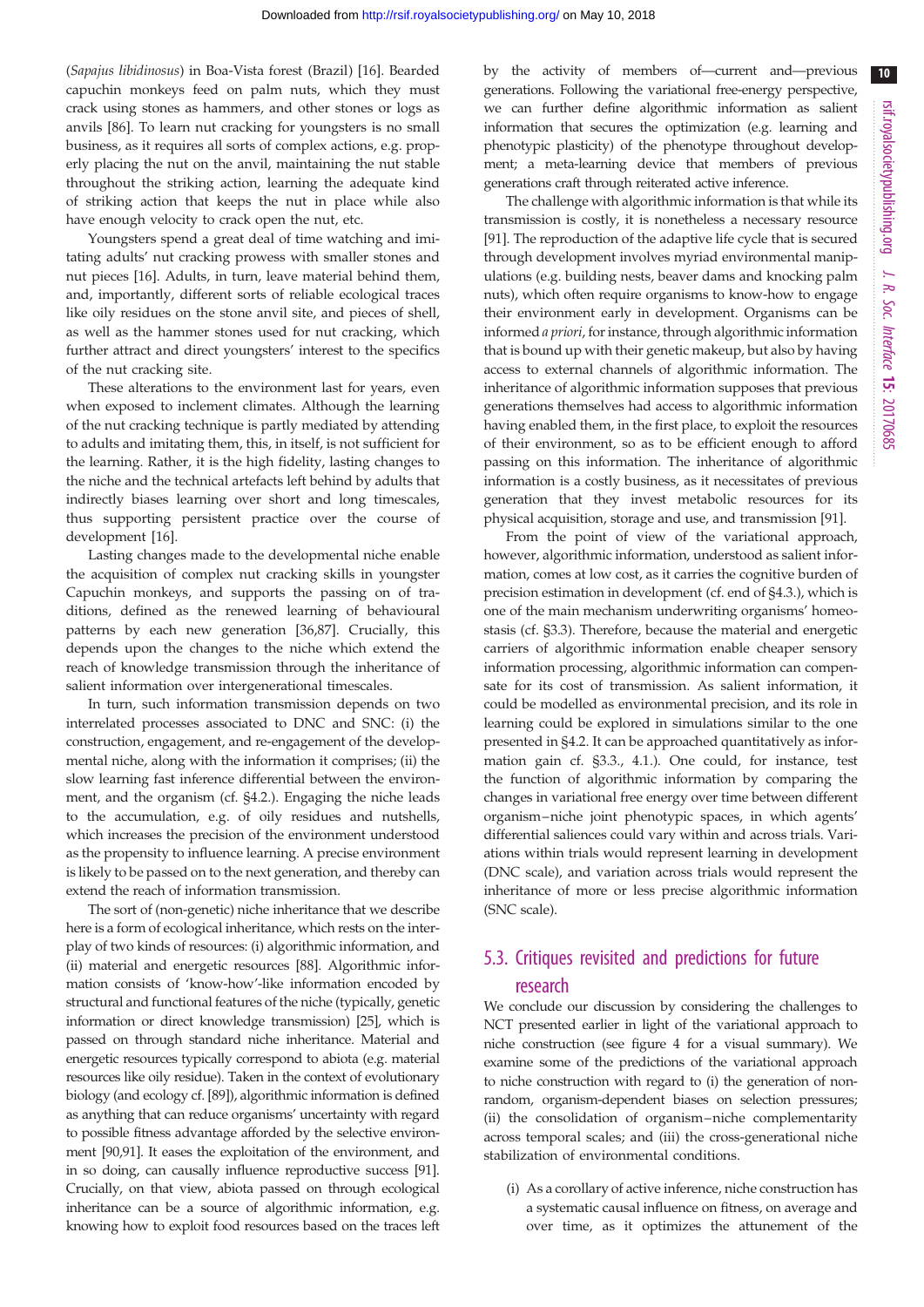<span id="page-10-0"></span>

Figure 4. Summary schematic based on [\[92\]](#page-13-0). Coloured elements are those that we cover in the paper. The dotted arrows represent the directionality of causal processes. The curly brackets point to the variational processes to which we attribute the content of the bracket. Note that the dotted arrows indicating the direc-tionalities of niche construction points both ways (as opposed to the original schematic of [\[92\]](#page-13-0)). The reason of this is that niche construction, seen through the lens of active inference, entails the reciprocal optimization of the organism(s) and the environment (complementarity) over development (DNC timescale). Therefore, optimization through niche construction at the scale of development is not unidirectional (just like in phylogeny), as the environment per se learns and optimizes with respect to the organisms it hosts. Overtime, changes to the environment 'sediment', as it were, and become salient information. This information is passed on as algorithmic information through ecological inheritance (SNC timescale) to further guide reciprocal optimization (i.e. phenotypic plasticity and environmental learning).

organism with its local environment. This is especially important in organisms for which fitness depends on the ability to navigate and attune to complex social environments, and participate in immersive patterned cultural practices, such as humans [[37\]](#page-12-0). Niche construction induces changes to the environment that are not (necessarily) random. On the contrary, many of these changes (although they may be implicit) are continuous with the organism's expectations (the set of priors embodied by the organism), as they result from active inference, which is controlled by these expectations. We can further predict that some of these changes will be deeply continuous with the environmental selection pressures themselves, as these are 'expected' by the phenotype of the organism. This is so because natural selection retains sets of priors best adapted to pressures in first place ([[20](#page-11-0)–[24\]](#page-11-0) also see electronic supplementary material), which active inference brings forth.

(ii) Active inference allows the organism to specify (often implicitly) those features of the environment that will be adaptive given the demands of their phenotype, i.e. they can specify those features of the niche, the learning of which makes them an accurate model of their environment. On a developmental timescale, this rests on the meta-learning function of niche construction, which guides optimization, or phenotypic plasticity. On the scale of phylogeny, it rests on the inheritance of constraints passed on across generations in the form of species relevant information (salience), which will further guide the optimization in development.

Therefore, we can expect the DNC–SNC tandem to tend, over time and on average, to consolidate organism–niche complementarity across timescales.

(iii) The optimization of organism–niche complementarity entails the cross-generational stabilization of the features of the niche, which can be framed as the consolidation of salience: the more agents implicitly engage a material locus of information, the more likely this locus is to further attract engagement, and consequently, the more salience it can acquire. Because of the nature of active inference, organisms tend to learn from (adapt their model to) highly salient environments, potentially deploying culturally patterned practices built around these. Interestingly, we can speculate that an environment that acquires too much salience will become maladaptive, as the attunement dynamics taking place in development require that both the organism and the environment share a certain propensity to learn from one another (c.f. figure 4).

## 6. Concluding remarks

The FEP has motivated the production of much research over the last 10 years. While this work has led to novel theoretical developments, ecologically valid empirical work is forthcoming still. The approach we propose in this paper faces the same limits. So far, it can only be used to make predictions, one of these being that free energy can be cast as an ecological quantity reporting organism –niche complementarity. Much 11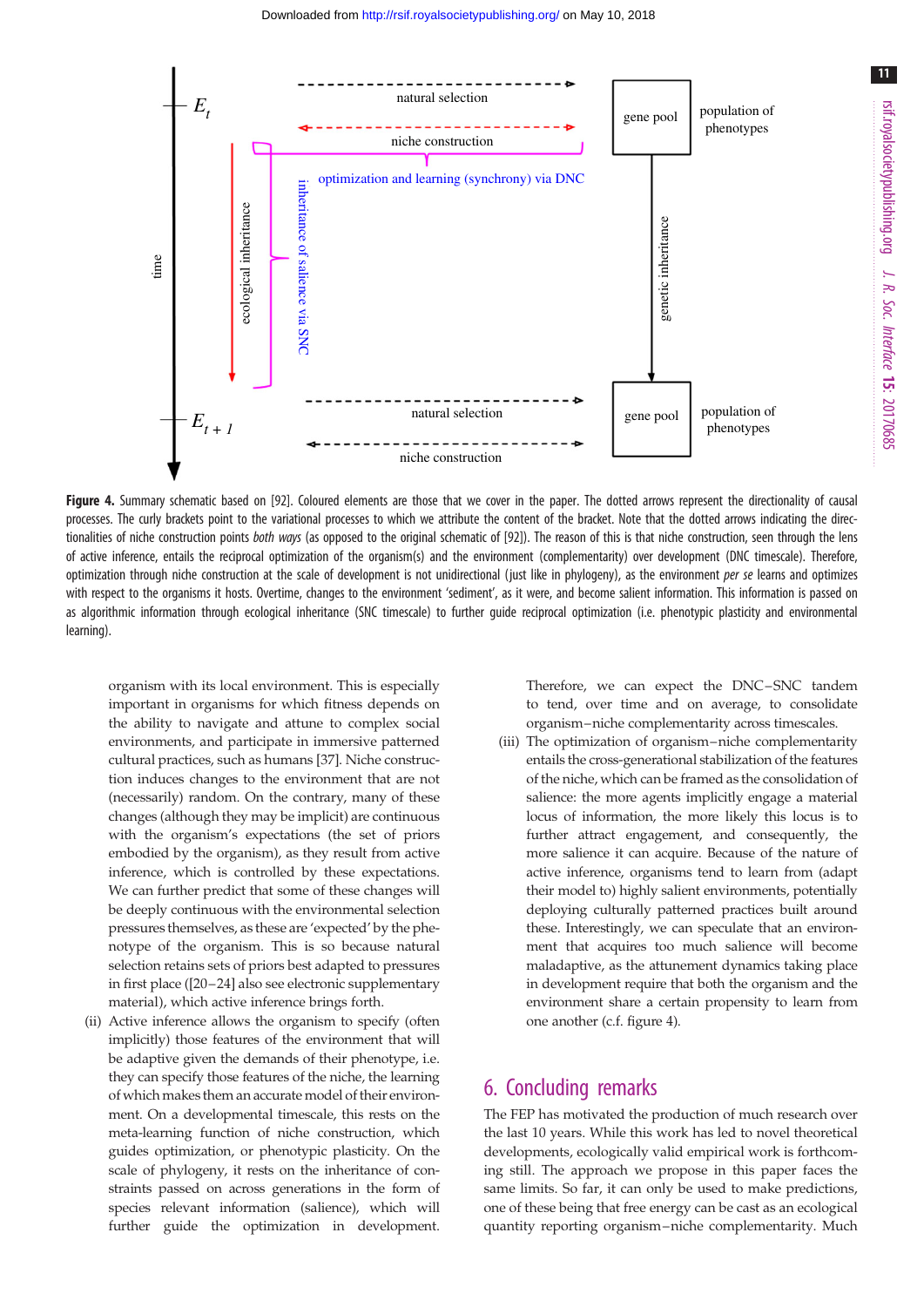<span id="page-11-0"></span>work is still to be done to demonstrate the validity of the variational approach to niche construction. Nonetheless, simulation studies can be used to explore the ecological phase space and to generate predictions about adaptive solutions to ecological problems, framed as free-energy bounding problems. Scientists can proceed on the basis of such predictions and compare these computational models with empirical data. We can further draw from this approach an important conceptual point, which can inform theorizing and empirical work: over time, part of the architecture of priors embodied by members of a population (brain- and body-based priors) becomes encoded in the socio-material setting of the niche. The organism then models an environment which, in turn, models it back, and thereby living systems end up expecting a world that reflects their own expectations. This, however, points to another limit of the variational approach. Thus far, it has only focused on positive feedbacks involved in niche construction, in relation to the adaptation of individual species. Future research should consider the integration of negative feedbacks caused by niche construction, and how those play out in the dynamical relation between natural selection and niche construction, and their consequence in eco-evolution. Moreover, future research should consider the possible limitations of the variational approach with regard to the complexity of ecological inheritance. For instance, modelling the full scope of ecological inheritance might become quickly intractable due to the complexity of the formalism of the variational approach.

#### Data accessibility. This article has no additional data.

Authors' contributions. A.C. conceived of the architecture of the text and the main arguments (over all the sections). He carried out most part of the data interpretation in relation to the concepts discussed in the paper and drafted most part of the manuscript. M.R. carried an important part of the conceptualization work in the paper and helped draft parts of the manuscript, especially that which relate to the discussion of the Variational Free Energy Principle (§2). S.V. carried an important part of the conceptualization work in the paper, especially that which relate to (§4). J.C. was added to help us with the fundamental concepts in biology, at the request of a member of the revision board. He also helped draft throughout the text. He also wrote the supplementary material. K.F. performed the simulation and helped draft the manuscript, especially with regard to the mathematical formalism (§3). Importantly, all authors participated substantially in the two rounds of revision. All authors gave final approval for publication."

Competing interests. We declare we have no competing interests.

Funding. Work on this review was supported by the Social Sciences and Humanities Research Council of Canada (M.J.D.R.) and the Wellcome Trust, Principal Research Fellowship (K. Friston) ref. no. 088130/Z/09/Z.

Acknowledgements. We thank William-J. Beauchemin, Jelle Bruineberg, Laurence Kirmayer, Jonathan St-Onge and Sander Van de Cruys for helpful discussions and comments.

# **References**

- 1. Laland KN, Uller T, Feldman MW, Sterelny K, Müller GB, Moczek A, Jablonka E, Odling-Smee J 2015 The extended evolutionary synthesis: its structure, assumptions and predictions. Proc. R. Soc. B 282, 20151019. [\(doi:10.1098/rspb.2015.1019\)](http://dx.doi.org/10.1098/rspb.2015.1019)
- 2. Odling-Smee JF, Laland KN, Feldman MW. 2003 Niche construction: The neglected process in evolution. Princeton, NJ: Princeton University Press.
- 3. Odling-Smee FJ. 1998 Niche constructing phenotypes. In The role of behavior in evolution (ed. HC Plotkin), pp. 73 – 132. Cambridge, UK: MIT Press.
- 4. Laland KN, Sterelny K, Odling-Smee J, Hoppitt W, Uller T. 2011 Cause and effect in biology revisited: is Mayr's proximate-ultimate dichotomy still useful? Science 334, 1512– 1516. [\(doi:10.1126/science.](http://dx.doi.org/10.1126/science.1210879) [1210879\)](http://dx.doi.org/10.1126/science.1210879)
- 5. Stotz K. 2017 Why developmental niche construction is not selective niche construction: and why it matters. Interface Focus 7, 20160157. [\(doi:10.1098/rsfs.2016.0157](http://dx.doi.org/10.1098/rsfs.2016.0157))
- 6. Scott-Phillips TC, Laland KN, Shuker DM, Dickins TE, West SA. 2014 The niche construction perspective: a critical appraisal. Evolution 68, 1231– 1243. ([doi:10.](http://dx.doi.org/10.1111/evo.12332) [1111/evo.12332](http://dx.doi.org/10.1111/evo.12332))
- 7. Laland KN. 2004 Extending the extended phenotype. Biol. Philos. 19, 313 – 325. [\(doi:10.](http://dx.doi.org/10.1023/B:BIPH.0000036113.38737.d8) [1023/B:BIPH.0000036113.38737.d8](http://dx.doi.org/10.1023/B:BIPH.0000036113.38737.d8))
- 8. Laland KN et al. 2014 Does evolutionary theory need a rethink? Nature 514, 161– 164. ([doi:10.](http://dx.doi.org/10.1038/514161a) [1038/514161a](http://dx.doi.org/10.1038/514161a))
- 9. Magliocca NR, Ellis EC. 2016 Evolving human landscapes: a virtual laboratory approach. J. Land Use Sci. 11, 642– 671. [\(doi:10.1080/1747423X.2016.](http://dx.doi.org/10.1080/1747423X.2016.1241314) [1241314\)](http://dx.doi.org/10.1080/1747423X.2016.1241314)
- 10. Palmer CT, Coe K, Steadman LB. 2016 Reconceptualizing the human social niche: how it came to exist and how it is changing. Curr. Anthropol. 57, S181– S191. [\(doi:10.1086/685703\)](http://dx.doi.org/10.1086/685703)
- 11. Lende DH, Downey G. 2012 The encultured brain: an introduction to neuroanthropology. Cambridge, MA: MIT Press.
- 12. Kendal JR. 2011 Cultural niche construction and human learning environments: investigating sociocultural perspectives. Biol. Theory 6, 241-250. [\(doi:10.1007/s13752-012-0038-2](http://dx.doi.org/10.1007/s13752-012-0038-2))
- 13. Sterelny K. 2007 Social intelligence, human intelligence and niche construction. Phil. Trans. R Soc. B 362, 719 – 730. [\(doi:10.1098/rstb.2006.](http://dx.doi.org/10.1098/rstb.2006.2006) [2006](http://dx.doi.org/10.1098/rstb.2006.2006))
- 14. Odling-Smee J. 2007 Niche inheritance: a possible basis for classifying multiple inheritance systems in evolution. Biol. Theory 2, 276 – 289. ([doi:10.1162/](http://dx.doi.org/10.1162/biot.2007.2.3.276) [biot.2007.2.3.276\)](http://dx.doi.org/10.1162/biot.2007.2.3.276)
- 15. Laland KN, Sterelny K. 2006 Perspective: seven reasons (not) to neglect niche construction. Evolution 60, 1751 – 1762. [\(doi:10.1111/j.0014-](http://dx.doi.org/10.1111/j.0014-3820.2006.tb00520.x) [3820.2006.tb00520.x\)](http://dx.doi.org/10.1111/j.0014-3820.2006.tb00520.x)
- 16. Fragaszy D. 2011 Community resources for learning: how capuchin monkeys construct technical traditions. Biol. Theory 6, 231– 240. [\(doi:10.1007/](http://dx.doi.org/10.1007/s13752-012-0032-8) [s13752-012-0032-8\)](http://dx.doi.org/10.1007/s13752-012-0032-8)
- 17. Laland KN, O'Brien MJ. 2011 Cultural niche construction: an introduction. Biol. Theory 6, 191– 202. [\(doi:10.1007/s13752-012-0026-6](http://dx.doi.org/10.1007/s13752-012-0026-6))
- 18. Christopoulos GI, Tobler PN. 2016 Culture as a response to uncertainty: foundations of computational cultural. In The Oxford handbook of cultural neuroscience (eds JY Chiao, S-C Li, R Seligman, R Turner), pp. 81– 104. Oxford University Press.
- 19. Bruineberg J, Rietveld E. 2014 Self-organization, free energy minimization, and optimal grip on a field of affordances. Front. Hum. Neurosci. 8, 599. ([doi:10.3389/fnhum.2014.00599](http://dx.doi.org/10.3389/fnhum.2014.00599))
- 20. Friston KJ. 2010 The free-energy principle: a unified brain theory? Nat. Rev. Neurosci. 11, 127 - 138. ([doi:10.1038/nrn2787](http://dx.doi.org/10.1038/nrn2787))
- 21. Friston KJ, Ao P. 2012 Free energy, value, and attractors. Comput. Math. Methods Med. 2012, 937860. ([doi:10.1155/2012/937860\)](http://dx.doi.org/10.1155/2012/937860)
- 22. Ao P. 2005 Laws in Darwinian evolutionary theory. Phys. Life Rev. 2, 117 - 156. ([doi:10.1016/j.plrev.](http://dx.doi.org/10.1016/j.plrev.2005.03.002) [2005.03.002](http://dx.doi.org/10.1016/j.plrev.2005.03.002))
- 23. Campbell JO. 2016 Universal Darwinism as a process of Bayesian inference. Front. Syst. Neurosci. 10, 49. ([doi:10.3389/fnsys.2016.00049\)](http://dx.doi.org/10.3389/fnsys.2016.00049)
- 24. Ramstead MJ, Badcock PB, Friston KJ. 2017 Answering schrödinger's question: a free-energy formulation. Phys. Life Rev. 24, 1– 16. [\(doi:10.1016/](http://dx.doi.org/10.1016/j.plrev.2017.09.001) [j.plrev.2017.09.001\)](http://dx.doi.org/10.1016/j.plrev.2017.09.001)
- 25. Chaitin GJ. 1987 Algorithmic information theory. Cambridge, UK: Cambridge University Press.

 $12$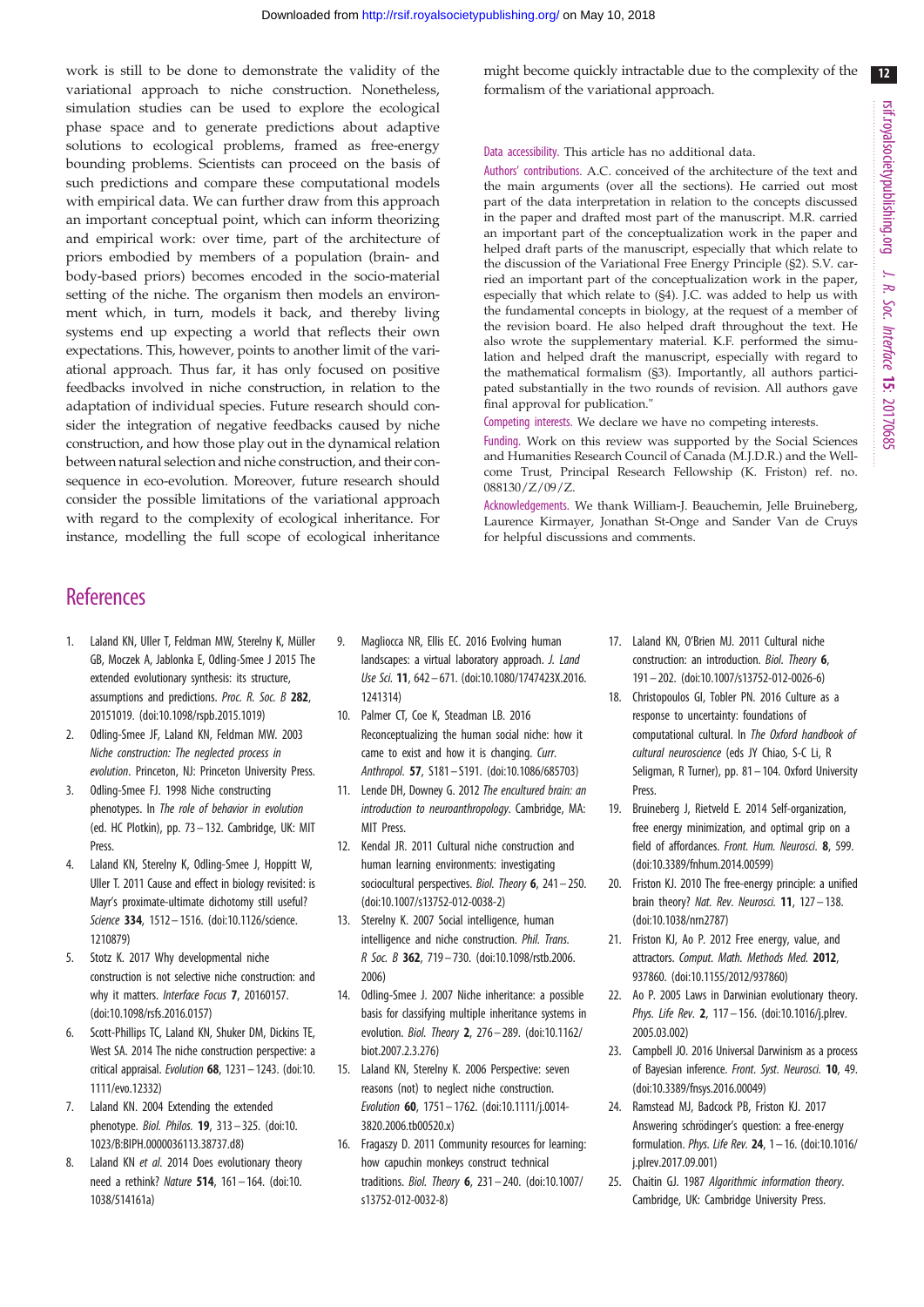- <span id="page-12-0"></span>26. Flynn EG, Laland KN, Kendal RL, Kendal JR. 2013 Target article with commentaries: developmental niche construction. Dev. Sci. 16, 296 – 313. ([doi:10.](http://dx.doi.org/10.1111/desc.12030) [1111/desc.12030](http://dx.doi.org/10.1111/desc.12030))
- 27. Lewontin RC. 1983 Gene, organism and environment. In Evolution from molecules to Men (ed. DS Bendall), pp. 273 – 285. Cambridge, UK: Cambridge University Press.
- 28. Darwin C. 1881 The formation of vegetable mold through the action of works with observations on their habits. London, UK: J. Murray.
- 29. Jones CG, Lawton JH, Shachak M. 1997 Positive and negative effects of organisms as physical ecosystem engineers. Ecology 78, 1946 – 1957. ([doi:10.1890/](http://dx.doi.org/10.1890/0012-9658) [0012-9658\)](http://dx.doi.org/10.1890/0012-9658)
- 30. Sterelny K. 2016 Cumulative cultural evolution and the origins of language. Biol. Theory 11, 173– 186. [\(doi:10.1007/s13752-016-0247-1\)](http://dx.doi.org/10.1007/s13752-016-0247-1)
- 31. Tomasello M. 2014 A natural history of human thinking. Cambridge, MA: Harvard University Press.
- 32. Mesoudi A, Whiten A, Laland KN. 2006 Towards a unified science of cultural evolution. Behav. Brain Sci. 29, 329– 347; discussion 347– 83. ([doi:10.](http://dx.doi.org/10.1017/S0140525X06009083) [1017/S0140525X06009083](http://dx.doi.org/10.1017/S0140525X06009083))
- 33. Richerson PJ. 2017 Cultural evolution and gene culture coevolution. Evol. Stud. Imaginative Cult. 1. 89 – 92. ([doi:10.26613/esic/1.1.17\)](http://dx.doi.org/10.26613/esic/1.1.17)
- 34. West M, King AP, Arberg AA. 1988 The inheritance of niches. Handb. Behav. Neurobiol. 9, 41 – 62. [\(doi:10.1007/978-1-4684-5421-5\\_2](http://dx.doi.org/10.1007/978-1-4684-5421-5_2))
- 35. Stotz K. 2014 Extended evolutionary psychology: the importance of transgenerational developmental plasticity. Front. Psychol. 5, 908. [\(doi:10.3389/fpsyg.](http://dx.doi.org/10.3389/fpsyg.2014.00908) [2014.00908](http://dx.doi.org/10.3389/fpsyg.2014.00908))
- 36. Hrdy SB. 2011 Mothers and others. Cambridge, MA: Harvard University Press.
- 37. Henrich J. 2015 The secret of our success: how culture is driving human evolution, domesticating our species, and making us smarter. Princeton, NJ: Princeton University Press.
- 38. West MJ, King AP. 1987 Settling nature and nurture into an ontogenetic niche. Dev. Psychobiol. 20, 549– 562. ([doi:10.1002/dev.420200508](http://dx.doi.org/10.1002/dev.420200508))
- 39. Burkart JM, Hrdy SB, Van Schaik CP. 2009 Cooperative breeding and human cognitive evolution. Evol. Anthropol. Issues News Rev. 18, 175– 186. ([doi:10.1002/evan.20222\)](http://dx.doi.org/10.1002/evan.20222)
- 40. Hutto DD. 2012 Folk psychological narratives: the sociocultural basis of understanding reasons. Cambridge, MA: MIT Press.
- 41. Roepstorff A, Niewöhner J, Beck S, 2010 Enculturing brains through patterned practices. Neural Netw. 23, 1051– 1059. ([doi:10.1016/j.](http://dx.doi.org/10.1016/j.neunet.2010.08.002) [neunet.2010.08.002\)](http://dx.doi.org/10.1016/j.neunet.2010.08.002)
- 42. Ramstead MJD, Veissière SPL, Kirmayer LJ. 2016 Cultural affordances: scaffolding local worlds through shared intentionality and regimes of attention. Front. Psychol. 7, 1090. ([doi:10.3389/](http://dx.doi.org/10.3389/fpsyg.2016.01090) [fpsyg.2016.01090](http://dx.doi.org/10.3389/fpsyg.2016.01090))
- 43. West SA, Gardner A. 2013 Adaptation and inclusive fitness. Curr. Biol. 23, R577 –R584. [\(doi:10.1016/j.](http://dx.doi.org/10.1016/j.cub.2013.05.031) [cub.2013.05.031](http://dx.doi.org/10.1016/j.cub.2013.05.031))
- 44. Dawkins R. 2004 Extended phenotype but not too extended. A reply to laland, turner and jablonka. Biol. Philos. 19, 377– 396. ([doi:10.1023/](http://dx.doi.org/10.1023/B:BIPH.0000036180.14904.96) [B:BIPH.0000036180.14904.96\)](http://dx.doi.org/10.1023/B:BIPH.0000036180.14904.96)
- 45. Dawkins R. 1982 The extended phenotype. Oxford, UK: Oxford University Press.
- 46. Laland K, Matthews B, Feldman MW. 2016 An introduction to niche construction theory. Evol. Ecol. 30, 191– 202. ([doi:10.1007/s10682-016-9821-z](http://dx.doi.org/10.1007/s10682-016-9821-z))
- 47. Friston K. 2013 Life as we know it. J. R Soc. Interface 10, 20130475. ([doi:10.1098/rsif.2013.0475\)](http://dx.doi.org/10.1098/rsif.2013.0475)
- 48. Friston KJ, Levin M, Sengupta B, Pezzulo G. 2015 Knowing one's place: a free-energy approach to pattern regulation. J. R Soc. Interface 12, 20141383. [\(doi:10.1098/rsif.2014.1383](http://dx.doi.org/10.1098/rsif.2014.1383))
- 49. Su H, Wang G, Yuan R, Wang J, Tang Y, Ao P, Zhu X. 2017 Decoding early myelopoiesis from dynamics of core endogenous network. Sci. China Life Sci. 60, 627 – 646. [\(doi:10.1007/s11427-017-9059-y](http://dx.doi.org/10.1007/s11427-017-9059-y))
- 50. Haken H. 1983 Synergetics: an introduction. Nonequilibrium phase transition and self-selforganisation in physics, chemistry and biology. Berlin, Germany: Springer-Verlag.
- 51. Friston KJ, Stephan KE. 2007 Free-energy and the brain. Synthese 159, 417– 458. [\(doi:10.1007/](http://dx.doi.org/10.1007/s11229-007-9237-y) [s11229-007-9237-y](http://dx.doi.org/10.1007/s11229-007-9237-y))
- 52. Friston KJ. 2012 A free energy principle for biological systems. *Entropy* **14**, 2100 - 2121. [\(doi:10.](http://dx.doi.org/10.3390/e14112100) [3390/e14112100](http://dx.doi.org/10.3390/e14112100))
- 53. Ao P. 2008 Emerging of stochastic dynamical equalities and steady state thermodynamics from darwinian dynamics. Commun. Theor. Phys. 49, 1073– 1090. [\(doi:10.1088/0253-6102/49/5/01](http://dx.doi.org/10.1088/0253-6102/49/5/01))
- 54. Bendall DS, 1985 *Evolution from molecules to Men*. Cambridge, UK: Cambridge University Press.
- 55. Friston KJ, FitzGerald T, Rigoli F, Schwartenbeck P, Doherty JO, Pezzulo G. 2016 Active inference and learning. Neurosci. Biobehav. Rev. 68, 862– 879. [\(doi:10.1016/j.neubiorev.2016.06.022\)](http://dx.doi.org/10.1016/j.neubiorev.2016.06.022)
- 56. Sengupta B, Tozzi A, Cooray GK, Douglas PK, Friston KJ. 2016 Towards a neuronal gauge theory. PLoS Biol. 14, e1002400. ([doi:10.1371/journal.pbio.](http://dx.doi.org/10.1371/journal.pbio.1002400) [1002400\)](http://dx.doi.org/10.1371/journal.pbio.1002400)
- 57. Friston K. 2011 Embodied inference: or 'I think therefore I am, if I am what I think'. In The implications of embodiment (cognition and communication) (eds W Tschacher, C Bergomi), pp. 89– 125. Exeter, UK: Imprint Academic.
- 58. Clark A. 2001 Being there putting brain, body, and world together again. Cambridge, MA: MIT Press.
- 59. Clark A. 2017 How to knit your own Markov blanket: resisting the Second Law with metamorphic minds. In Philosophy and predictive processing: 3 (eds T Metzinger, W Wiese). Frankfurt am Main, Germany: MIND Group.
- 60. Palacios ER, Razi A, Parr T, Kirchhoff M, Friston K. 2017 Biological Self-organisation and Markov blankets [Internet]. bioRxiv. p. 227181. ([doi:10.](http://dx.doi.org/10.1101/227181) [1101/227181](http://dx.doi.org/10.1101/227181))
- 61. Hunt BR, Ott E, Yorke JA. 1997 Differentiable generalized synchronization of chaos. Phys. Rev. E 55, 4029 – 4034. [\(doi:10.1103/PhysRevE.55.4029\)](http://dx.doi.org/10.1103/PhysRevE.55.4029)
- 62. Tsuda I. 2001 Toward an interpretation of dynamic neural activity in terms of chaotic dynamical systems. Behav. Brain Sci. 24, 793-810; discussion 810– 48. Available: [https://www.ncbi.nlm.nih.gov/](https://www.ncbi.nlm.nih.gov/pubmed/12239890) [pubmed/12239890](https://www.ncbi.nlm.nih.gov/pubmed/12239890) [\(doi:10.1017/](http://dx.doi.org/10.1017/S0140525X01000097) [S0140525X01000097](http://dx.doi.org/10.1017/S0140525X01000097))
- 63. Friston KJ, Frith C. 2015 A duet for one. Conscious Cogn. 36, 390– 405. ([doi:10.1016/j.](http://dx.doi.org/10.1016/j.concog.2014.12.003) [concog.2014.12.003](http://dx.doi.org/10.1016/j.concog.2014.12.003))
- 64. Beal MJ. 2003 Variational algorithms for approximate Bayesian inference. London, UK: University of London.
- 65. Fox CW, Roberts SJ. 2012 A tutorial on variational Bayesian inference. Artificial intelligence review, pp. 1–11. Berlin, Germany: Springer. See [http://](http://www.springerlink.com/index/J5617XN756J27671.pdf) [www.springerlink.com/index/J5617XN756J27671.pdf.](http://www.springerlink.com/index/J5617XN756J27671.pdf)
- 66. Conant RC, Ashby RW. 1970 Every good regulator of a system must be a model of that system. Int. J. Syst. Sci. 1, 89 – 97. ([doi:10.1080/](http://dx.doi.org/10.1080/00207727008920220) [00207727008920220](http://dx.doi.org/10.1080/00207727008920220))
- 67. Braun DA, Ortega PA, Theodorou E, Schaal S. 2011 Path integral control and bounded rationality. 2011 IEEE Symposium on Adaptive Dynamic Programming and Reinforcement Learning (ADPRL), Paris, France, 11– 15 April, pp. 202 – 209. Piscataway, NJ: IEEE. ([doi:10.1109/ADPRL.2011.5967366](http://dx.doi.org/10.1109/ADPRL.2011.5967366))
- 68. Kappen HJ. 2005 Path integrals and symmetry breaking for optimal control theory. J. Stat. Mech. 2005, P11011. ([doi:10.1088/1742-5468/2005/11/](http://dx.doi.org/10.1088/1742-5468/2005/11/P11011) [P11011](http://dx.doi.org/10.1088/1742-5468/2005/11/P11011))
- 69. Frank TD. 2004 Nonlinear Fokker-Planck equations: fundamentals and applications. Berlin, Germany: Springer.
- 70. Tschacher W, Haken H. 2007 Intentionality in nonequilibrium systems? The functional aspects of selforganized pattern formation. New Ideas Psychol. 25, 1– 15. [\(doi:10.1016/j.newideapsych.2006.09.002\)](http://dx.doi.org/10.1016/j.newideapsych.2006.09.002)
- 71. Friston KJ, Frith CD. 2015 Active inference, communication and hermeneutics. Cortex 68, 129– 143. [\(doi:10.1016/j.cortex.2015.03.025\)](http://dx.doi.org/10.1016/j.cortex.2015.03.025)
- 72. Friston KJ, Breakspear M, Deco G. 2012 Perception and self-organized instability. Front. Comput. Neurosci. 6.
- 73. Van de Cruys S, Evers K, Van der Hallen R, Van Eylen L, Boets B, de-Wit L. Wagemans J. 2014 Precise minds in uncertain worlds: predictive coding in autism. Psychol. Rev. 121, 649 – 675. [\(doi:10.](http://dx.doi.org/10.1037/a0037665) [1037/a0037665](http://dx.doi.org/10.1037/a0037665))
- 74. Ingold T. 2016 Lines: a brief history. Routledge.
- 75. Caiado CCS, Brock WA, Bentley RA, O'Brien MJ. 2016 Fitness landscapes among many options under social influence. *J. Theor. Biol.* **405**,  $5 - 16$ . [\(doi:10.](http://dx.doi.org/10.1016/j.jtbi.2015.12.013) [1016/j.jtbi.2015.12.013\)](http://dx.doi.org/10.1016/j.jtbi.2015.12.013)
- 76. Dissanayake E. 2009 The artification hypothesis and its relevance to cognitive science, evolutionary aesthetics, and neuroaesthetics. Cogn. Semiotics 5, 136– 191. [\(doi:10.3726/81609\\_136](http://dx.doi.org/10.3726/81609_136))
- 77. Wolf M, Kurvers RHJM, Ward AJW, Krause S, Krause J. 2013 Accurate decisions in an uncertain world: collective cognition increases true positives while decreasing false positives. Proc. R. Soc. B 280, 20122777. [\(doi:10.1098/rspb.2012.2777](http://dx.doi.org/10.1098/rspb.2012.2777))